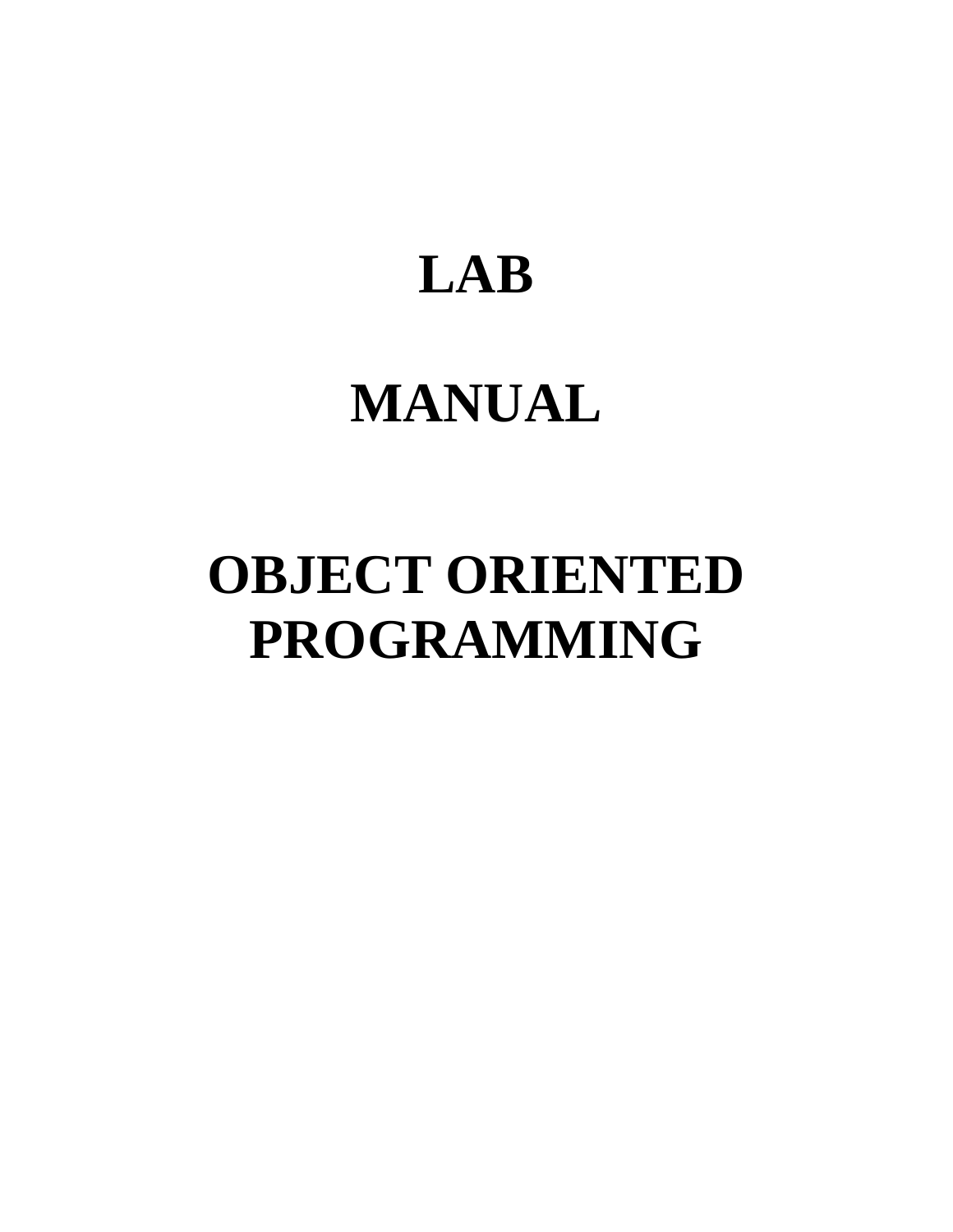# **INDEX**

# 1. Syllabus

- 2. Hardware/Software Requirement
- 3. Rational behind the OOPS Llab
- 4. Practicals conducted in the lab
- 5. References
- 6. New ideas besides University Syllabus
- 7. FAQs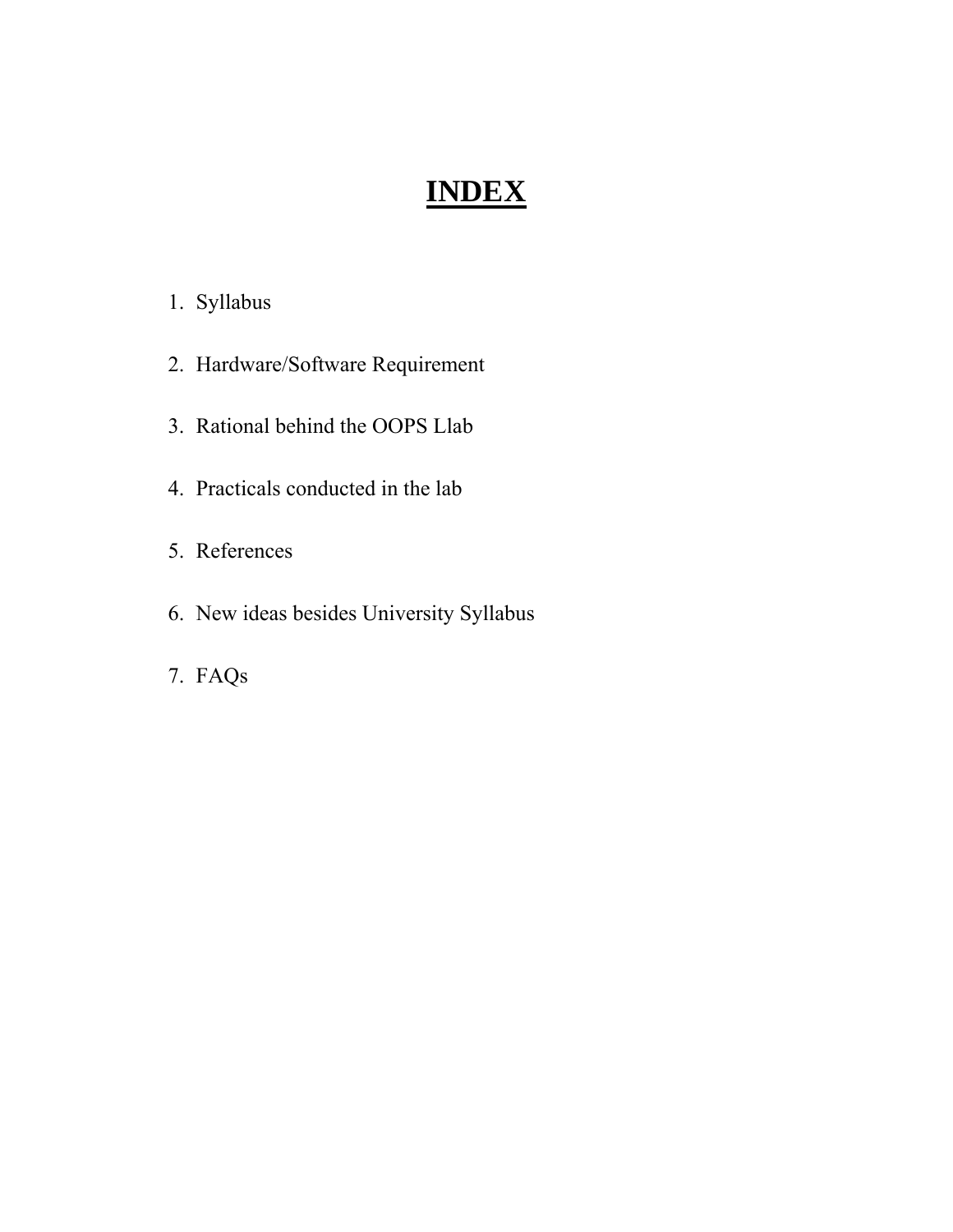## **IT-206 F C ++ Programming Lab.**

L T P Class Work: 25 - - 2 Exam: 25 Total: 50 Duration of Exam: 3 Hrs.

**1**. Raising a number n to a power p is the same as multiplying n by itself p times. Write a function called power ( ) that takes a double value for n and an int value for p, and returns the result as double value. Use a default argument of 2 for p, so that if this argument is omitted, the number will be squared. Write a main ( ) function that gets values from the user to test this function.

**2**. A point on the two dimensional plane can be represented by two numbers: an X coordinate and a Y coordinate. For example, (4,5) represents a point 4 units to the right of the origin along the X axis and 5 units up the Y axis. The sum of two points can be defined as a new point whose X coordinate is the sum of the X coordinates of the points and whose Y coordinate is the sum of their Y coordinates.

Write a program that uses a structure called point to model a point. Define three points, and have

the user input values to two of them. Than set the third point equal to the sum of the other two,

and display the value of the new point. Interaction with the program might look like this: Enter coordinates for P1: 3 4

Enter coordinates for P2: 5 7

Coordinates of  $P1 + P2$  are : 8, 11

**3.** Create the equivalent of a four function calculator. The program should request the user to enter a number, an operator, and another number. It should then carry out the specified arithmetical operation: adding, subtracting, multiplying, or dividing the two numbers. (It should use a switch statement to select the operation). Finally it should display the result.

When it finishes the calculation, the program should ask if the user wants to do another calculation. The response can be Y or N. Some sample interaction with the program might look like this.

Enter first number, operator, second number: 10/ 3 Answer =  $3.333333$ Do another (Y/ N)? Y Enter first number, operator, second number  $12 + 100$ Answer  $= 112$ Do another  $(Y/N)$  ? N

**4**. A phone number, such as (212) 767-8900, can be thought of as having three parts: the area code (212), the exchange (767) and the number (8900). Write a program that uses a structure to store these three parts of a phone number separately. Call the structure phone. Create two structure variables of type phone. Initialize one, and have the user input a number for the other one. Then display both numbers. The interchange might look like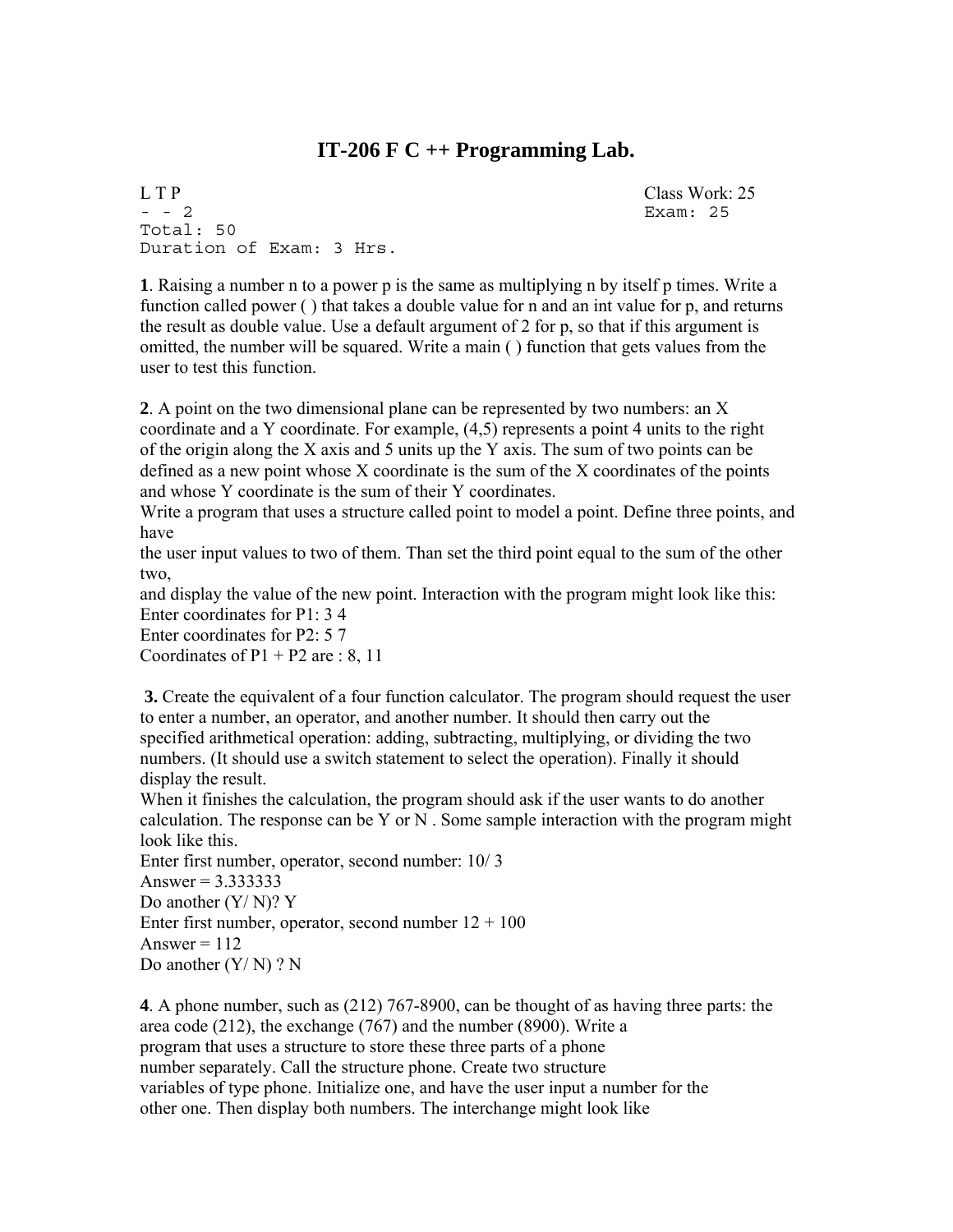Enter your area code, exchange, and number: 415 555 1212 My number is (212) 767-8900 Your number is (415) 555-1212

 **5.** Create two classes DM and DB which store the value of distances. DM stores distances in metres and centimeters and DB in feet and inches. Write a program that can read values for the class objects and add one object of DM with another object of DB.

Use a friend function to carry out the addition operation. The object that stores the results maybe

a DM object or DB object, depending on the units in which the results are required. The display should be in the format of feet and inches or metres and cenitmetres depending on

the object on display.

**Q 6.** Create a class rational which represents a numerical value by two double values-NUMERATOR & DENOMINATOR. Include the following public member

Functions:

constructor with no arguments (default).

constructor with two arguments.

void reduce( ) that reduces the rational number by eliminating the highest

common factor between the numerator and denominator.

Overload + operator to add two rational number.

Overload >> operator to enable input through cin.

Overload << operator to enable output through cout. Write a main ( ) to test all the functions in the class.

**Q 7.** Consider the following class definition class father {

protected : int age;

public;

father (int x) { $age = x$ ;}

virtual void iam ( )

{  $\text{cout}$  < < I AM THE FATHER, my age is : << age << end1:} };

Derive the two classes son and daughter from the above class and for each, define iam ( ) to write

our similar but appropriate messages. You should also define suitable constructors for these classes.

Now, write a main ( ) that creates objects of the three classes and then calls iam ( ) for them. Declare pointer to father. Successively, assign addresses of objects of the two derived classes to

this pointer and in each case, call iam ( ) through the pointer to demonstrate polymorphism in action.

**Q 8.** Write a program that creates a binary file by reading the data for the students from the terminal.

The data of each student consist of roll no., name ( a string of 30 or lesser no. of

this: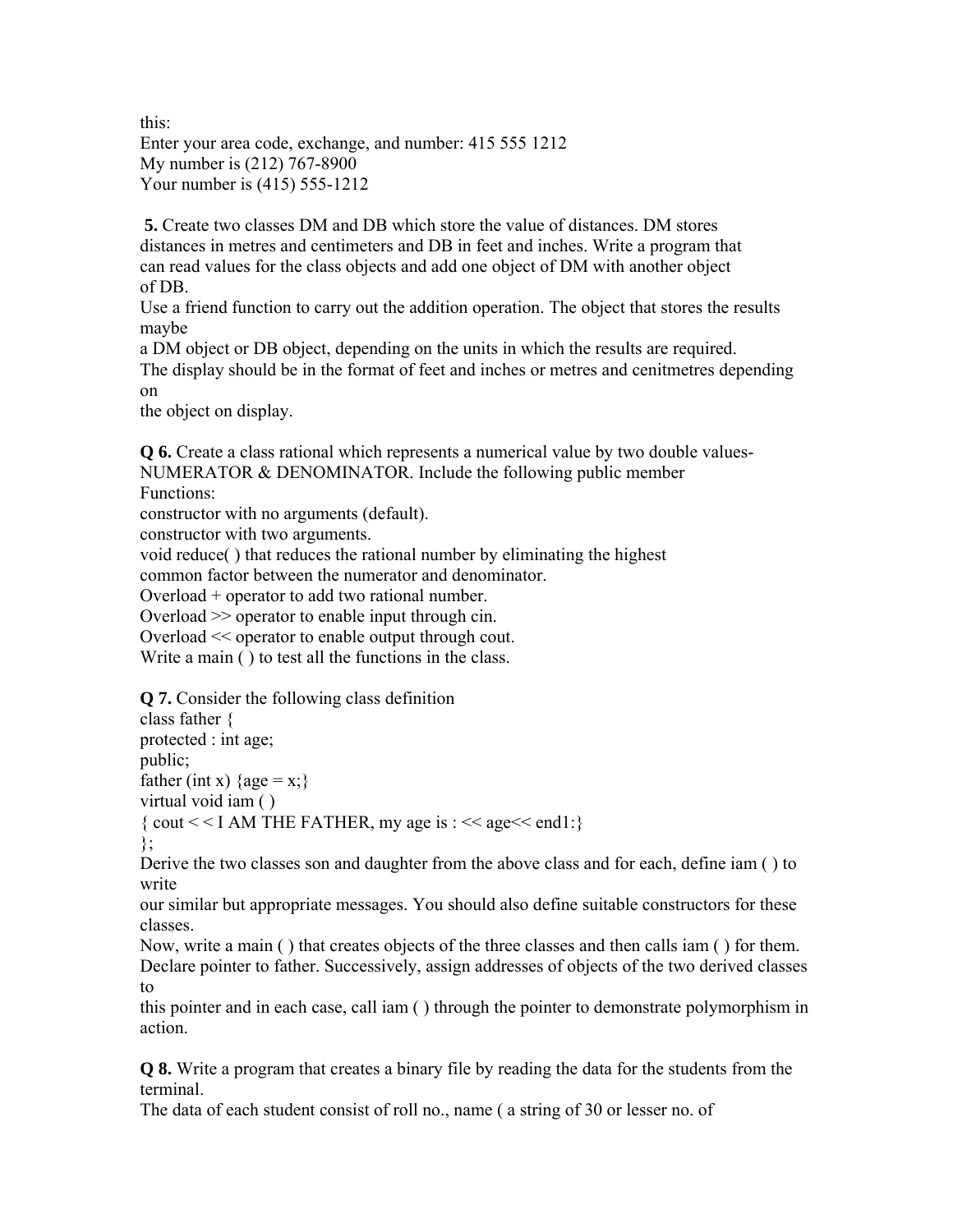characters) and marks.

**Q9.** A hospital wants to create a database regarding its indoor patients. The information to store include

a) Name of the patient

b) Date of admission

c) Disease

d) Date of discharge

Create a structure to store the date (year, month and date as its members). Create a base class to

store the above information. The member function should include functions to enter information

and display a list of all the patients in the database. Create a derived class to store the age of the

patients. List the information about all the to store the age of the patients. List the information about all the pediatric patients (less than twelve years in age).

**Q 10**. Make a class Employee with a name and salary. Make a class Manager inherit from Employee. Add an instance variable, named department, of type string. Supply a method to string that prints the manager s name, department and salary. Make a class Executive inherit from Manager. Supply a method to String that prints the string Executive followed by the information stored in the Manager superclass object. Supply a test program that tests these classes and methods.

**Q11**. Imagine a tollbooth with a class called toll Booth. The two data items are a type unsigned

int to hold the total number of cars, and a type double to hold the total amount of money collected. A constructor initializes both these to 0. A member function called payingCar ( ) increments the car total and adds 0.50 to the cash total. Another function, called nopayCar ( ), increments the car total but adds nothing to the cash total. Finally, a member function called displays the two totals.

Include a program to test this class. This program should allow the user to push one key to count

a paying car, and another to count a nonpaying car. Pushing the ESC kay should cause the program to print out the total cars and total cash and then exit.

**Q12**. Write a function called reversit ( ) that reverses a string (an array of char). Use a for loop

that swaps the first and last characters, then the second and next to last characters and so on. The string should be passed to reversit ( ) as an argument.

Write a program to exercise reversit (). The program should get a string from the user, call reversit ( ), and print out the result. Use an input method that allows embedded blanks. Test the

program with Napoleon s famous phrase, Able was I ere I saw Elba) .

**Q13**. Create some objects of the string class, and put them in a Deque-some at the head of the Deque and some at the tail. Display the contents of the Deque using the forEach ( ) function and a user written display function. Then search the Deque for a particular string, using the first That ( ) function and display any strings that match. Finally remove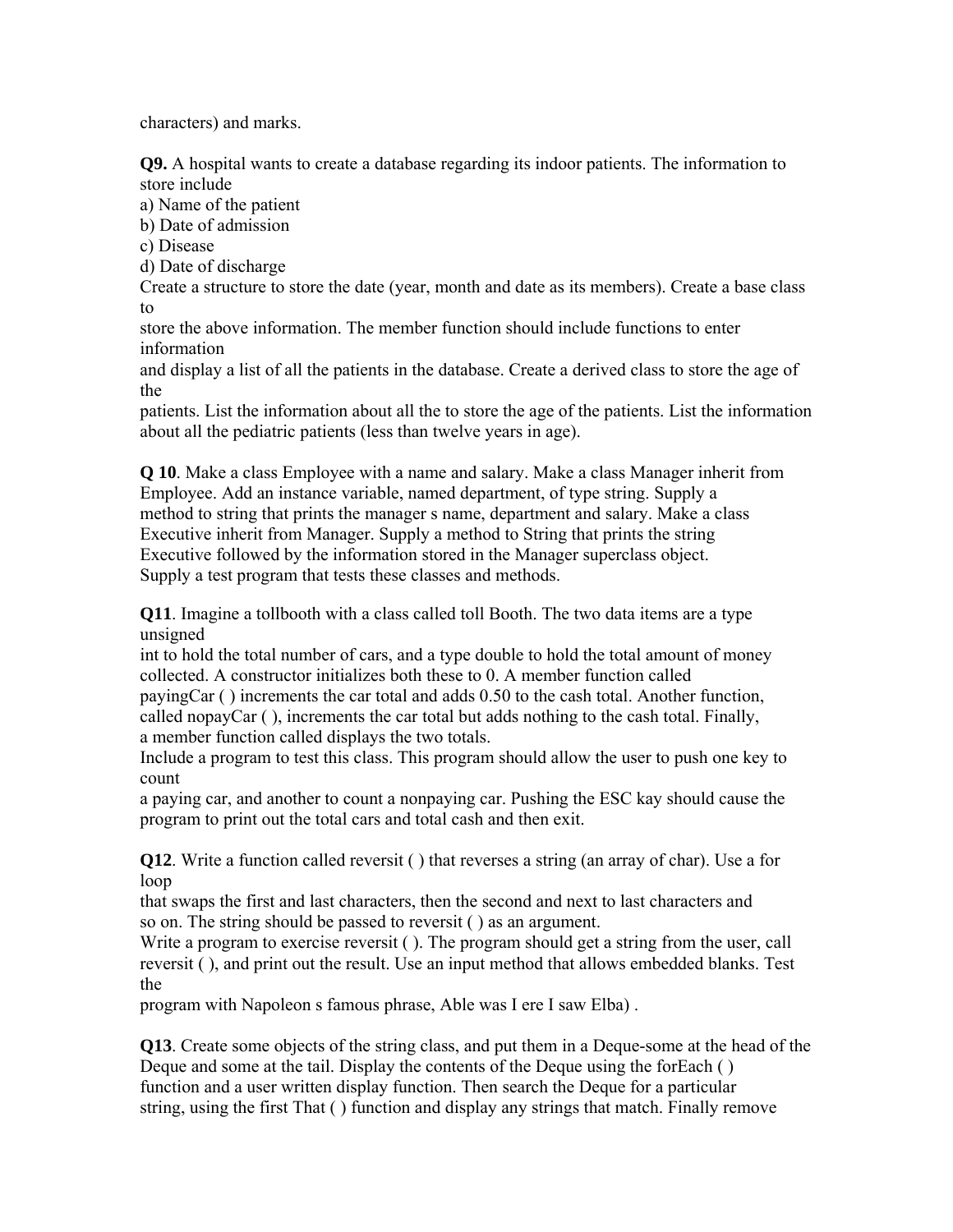all the items from the Deque using the getLeft ( ) function and display each item. Notice the order in which the items are displayed: Using getLeft ( ), those inserted on the left (head) of the Deque are removed in last in first out order while those put on the right side are removed in first in first out order. The opposite would be true if getRight ( ) were used.

**Q 14.** Create a base class called shape. Use this class to store two double type values that could

be used to compute the area of figures. Derive two specific classes called triangle and rectangle from the base shape. Add to the base class, a member function get data ( ) to initialize base class data members and another member function display area ( ) to compute and display the area of figures. Make display area ( ) as a virtual function and redefine this function in the derived classes to suit their requirements.Using these three classes, design a program that will accept dimensions of a triangle or a rectangle interactively and display the area.

Remember the two values given as input will be treated as lengths of two sides in the case of rectangles and as base and height in the case of triangles and used as follows:

Area of rectangle  $= x * v$ Area of triangle =  $\frac{1}{2}$  \* x \* y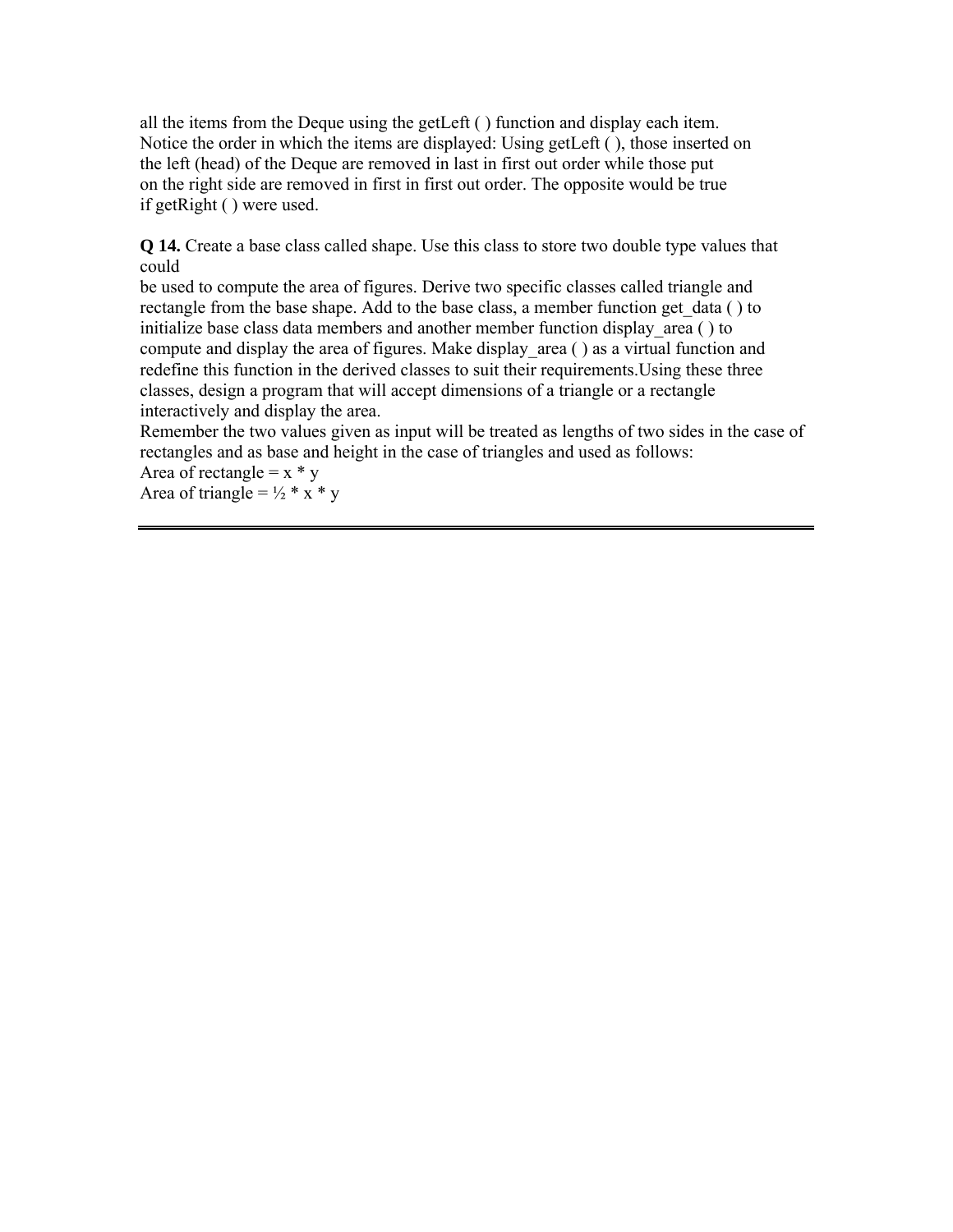## **Rational BehindObject-oriented programming**

**Object-oriented programming** (OOP) is a programming paradigm that uses abstraction to create models based on the real world. It utilizes several techniques from previously established paradigms, including modularity, polymorphism, and encapsulation. Even though it originated in the 1960s, OOP was not commonly used in mainstream software application development until the 1990s. Today, many popular programming languages (such as Java, JavaScript, C#, C++, Python) support OOP.

Object-oriented programming's roots reach all the way back to the creation of the Simula programming language in the 1960s, when the nascent field of software engineering had begun to discuss the idea of a software crisis. As hardware and software became increasingly complex, how could software quality be maintained? Objectoriented programming in part addresses this problem by strongly emphasizing modularity in software.

Object-oriented programming may be seen as a collection of cooperating *objects*, as opposed to a traditional view in which a program may be seen as a collection of functions, or simply as a list of instructions to the computer. In OOP, each object is capable of receiving messages, processing data, and sending messages to other objects. Each object can be viewed as an independent little machine with a distinct role or responsibility.

Object-oriented programming is intended to promote greater flexibility and maintainability in programming, and is widely popular in large-scale software engineering. By virtue of its strong emphasis on modularity, object oriented code is intended to be simpler to develop and easier to understand later on, lending itself to more direct analysis, coding, and understanding of complex situations and procedures than less modular programming methods.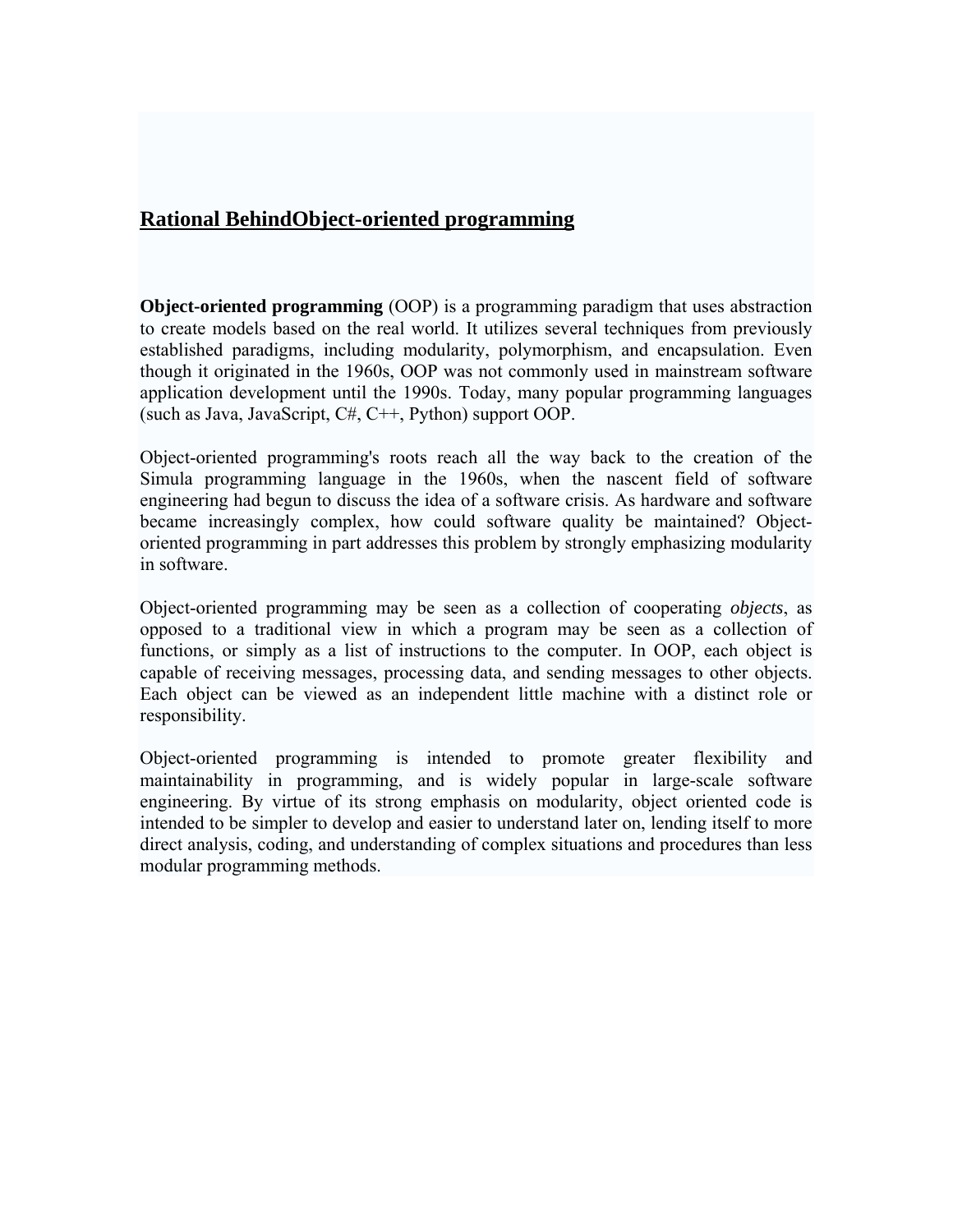# **HARDWARE REQUIREMENT**

- PENTIUM I (200 GHZ)
- 128 MB RAM
- 20 GB HDD

# **SOFTWARE REQUIREMENT**

- WINDOWS 9x or above
- Language C ++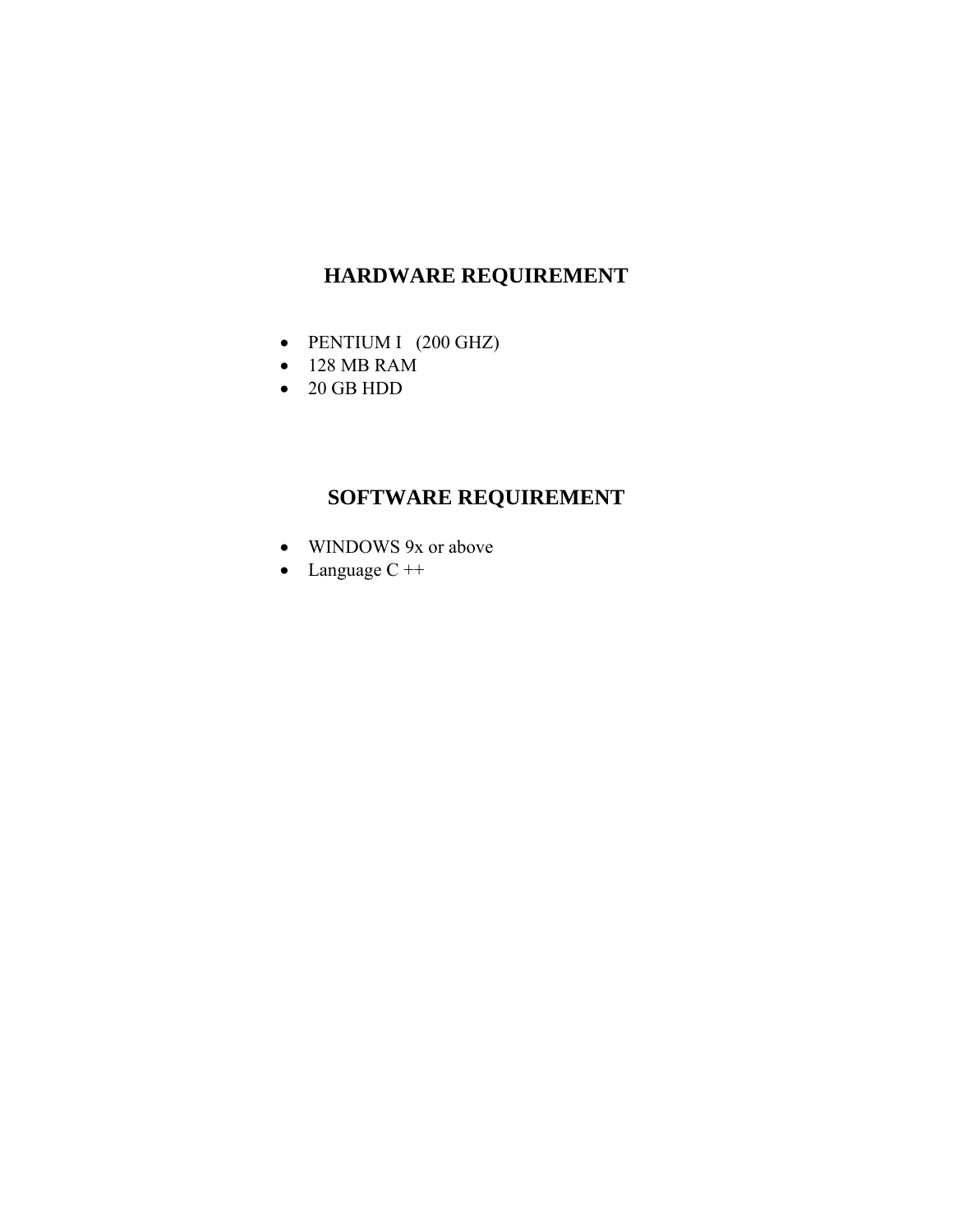**PROGRAM 1** :- Find the power of the number

```
#include<iostream.h> 
#include<conio.h> 
double power(double n,int p=2); 
int main() 
{ 
double n,r; 
int p; 
char c; 
clrscr(); 
cout << "enter the number:";
cin>>n; 
do 
        \{cout << "do you want to enter power(y/n)?:";
        \text{cin} \geq \text{c};
        if(c=='y')\{cout << "enter the power to be raised:";
                  cin>>p; 
                 r = power(n,p); } 
         else 
\{if(c=='n')\{ p=2; 
                          r=power(n); 
 } 
                  else 
                         cout << "invalid choice\n";
 } 
        \}while(c!='y'&&c!='n');
cout << n \lt 1 < n \lt 1 and n \lt 2 and n \lt 3 and n \lt 4 and n \lt 4 and n \lt 4 and n \lt 4 and n \lt 4 and n \lt 4 and n \lt 4 and n \lt 4 and n \lt 4 and n \lt 4 and n \lt 4 and n \lt 4 and n \lt 4 and n \lt 4 and
getch(); 
return 0; 
} 
double power(double n,int p) 
{ 
double r=1;
int i; 
if(p<0)r=1/power(n,-p);else 
        for(i=1;i<=p;i++)
```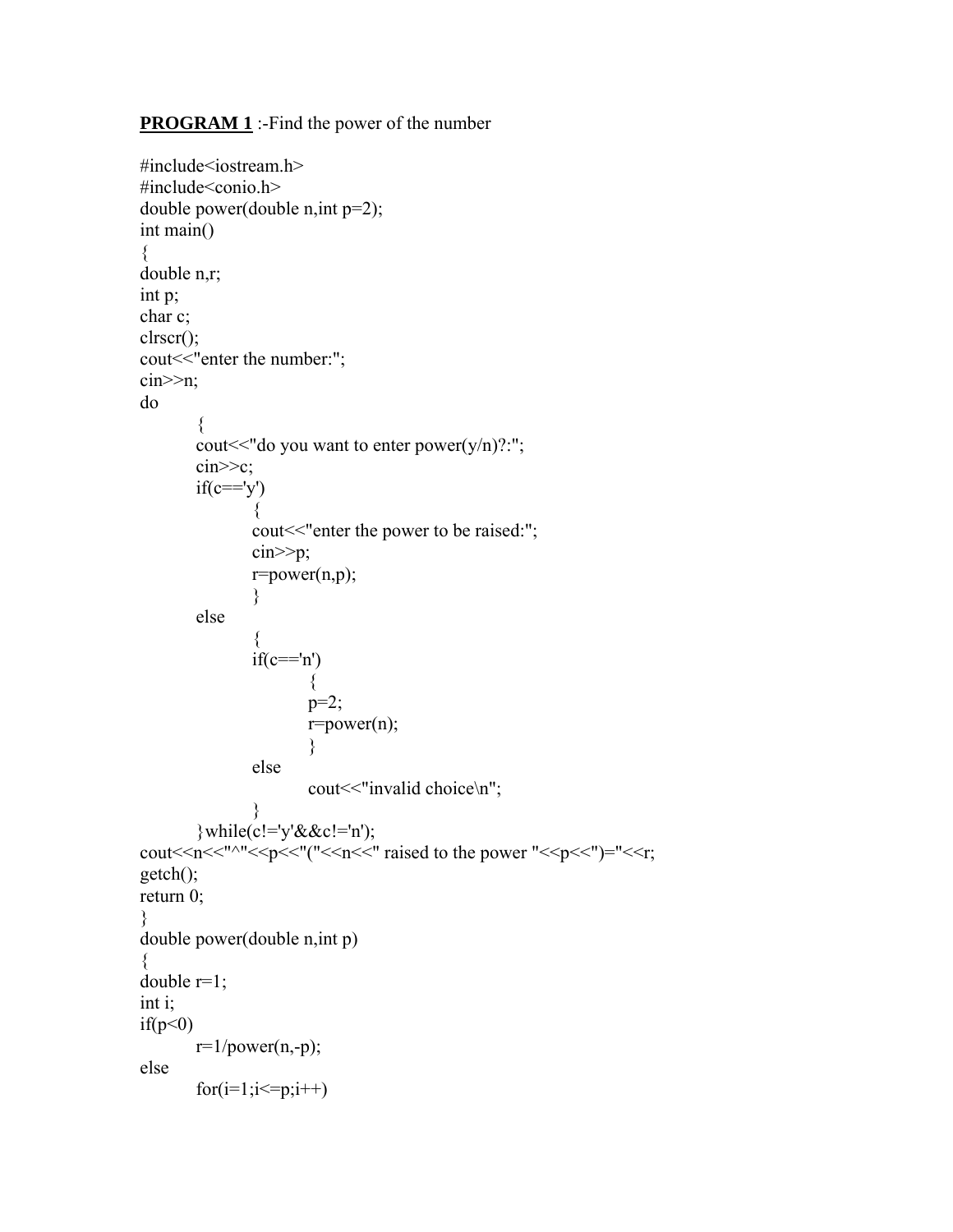## r=r\*n;

return $(r)$ ;

}

## OUTPUT:

enter the number:4 do you want to enter power(y/n)?:y enter the power to be raised:3  $4^{\wedge}3(4 \text{ raised to the power } 3)=6$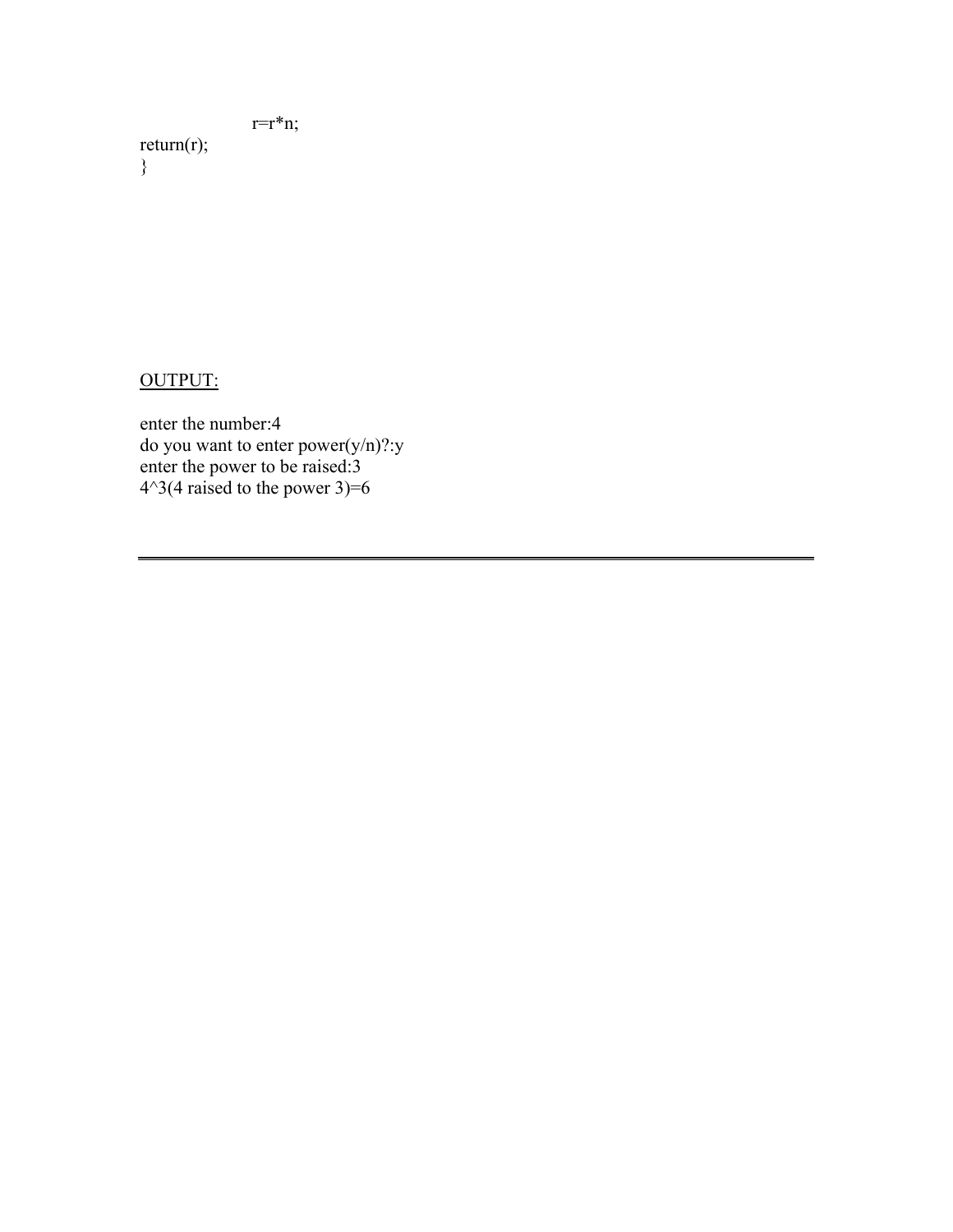**PROGRAM 2**: Write a program that uses co-ordinate to model a point

```
#include<iostream.h> 
#include<conio.h> 
#define N 2 
struct point 
{ 
int x; 
int y; 
{}_{p}^{p}[N], pt=\{0,0\};int main() 
{ 
int i; 
clrscr(); 
for(i=0;i<=N-1;i++)\{cout <<<<<<<<<r/>" enter coordinates x"<<i+1<<<'.er" & y"<<i+1<<'.'';
         \text{cin} \geq \text{p[i].x} \geq \text{p[i].y}; } 
for(i=0; i \le N-1; i++) { 
          pt.x=pt.x+p[i].x; 
          pt.y=pt.y+p[i].y; 
          } 
cout << "sum of "<< N <<< " points is:"<< pt.x << "," << pt.y;
getch(); 
return 0; 
}
```
#### **OUTPUT:**

enter coordinates x1 & y1:2 4 enter coordinates x2 & y2:3 7 sum of 2 points is: 5,11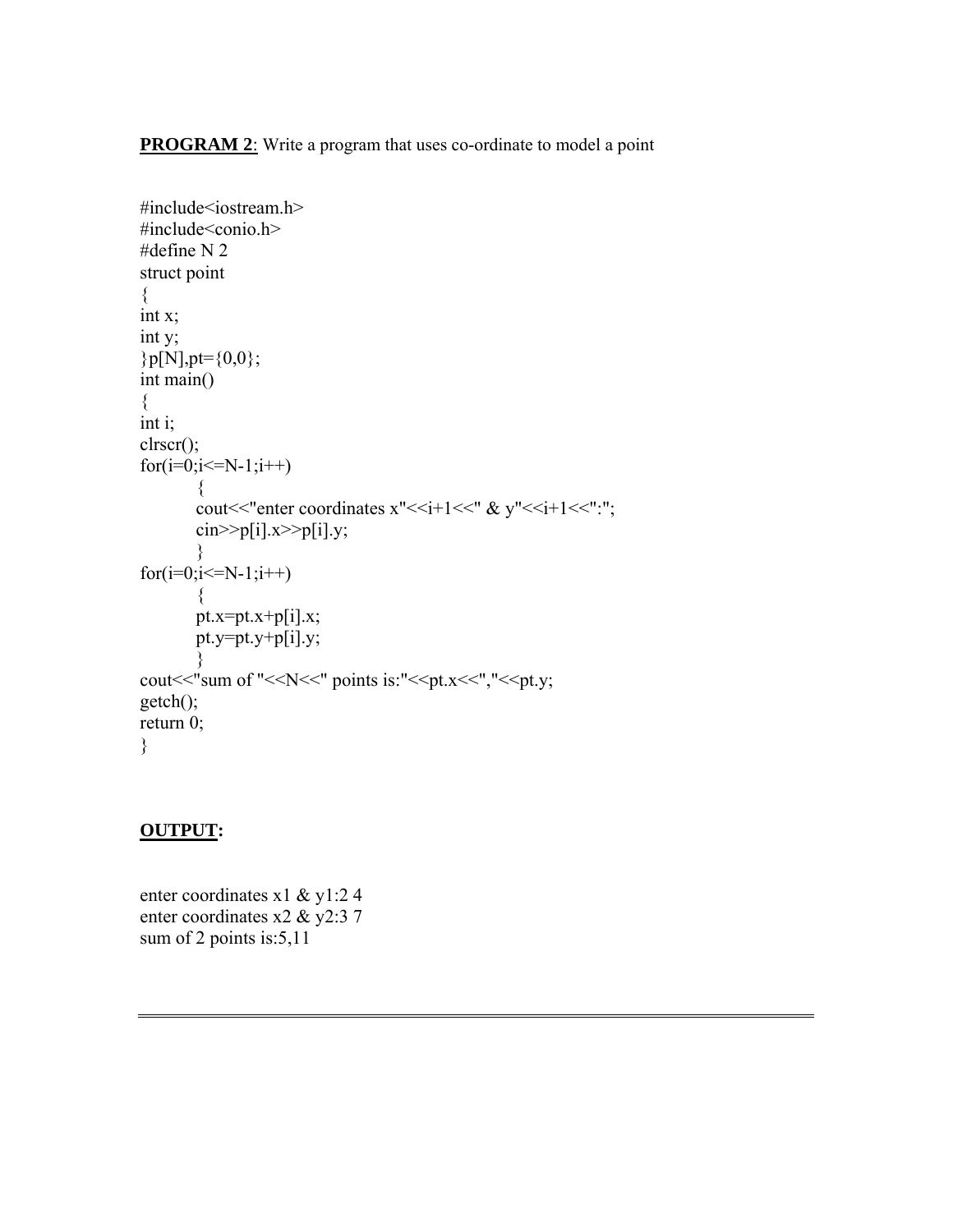**PROGRAME 3:** Write a program to make a Calculator

```
#include<iostream.h> 
#include<conio.h> 
int main() 
\{char c,operatr; 
double operand1,operand2; 
clrscr(); 
do 
       \{ cout<<"Enter first number,operator,second number:"; 
        cin>>operand1>>operatr>>operand2; 
        switch(operatr) 
\{case '+':cout<<"Answer="<<operand1+operand2;
               break; 
              case '-':cout<<"Answer="<<operand1-operand2;
               break; 
              case '*':cout<<"Answer="<<operand1*operand2;
               break; 
              case '/':cout<<"Answer="<<operand1/operand2;
               break; 
              default:cout << "invalid operator";
 } 
        do 
\{cout<<"\nDo another(y/n)?:";
              \text{cin} \geq \text{c};
              if(c!='y'&&c!='n')
                     cout << "invalid choice";
              \{\text{while}(c!=v'\&\&c!=n')\};
       \hbarwhile(c=='y');
return 0; 
} 
OUTPUT: 
Enter first number,operator,second number:2+3 
Answer=5 
Do another(y/n)?:yEnter first number,operator,second number:4*8
```

```
Answer=32 
Do another(y/n)?:y9/3
```

```
Enter first number,operator,second number:Answer=3 
Do another(y/n)?:n
```

```
Write a
```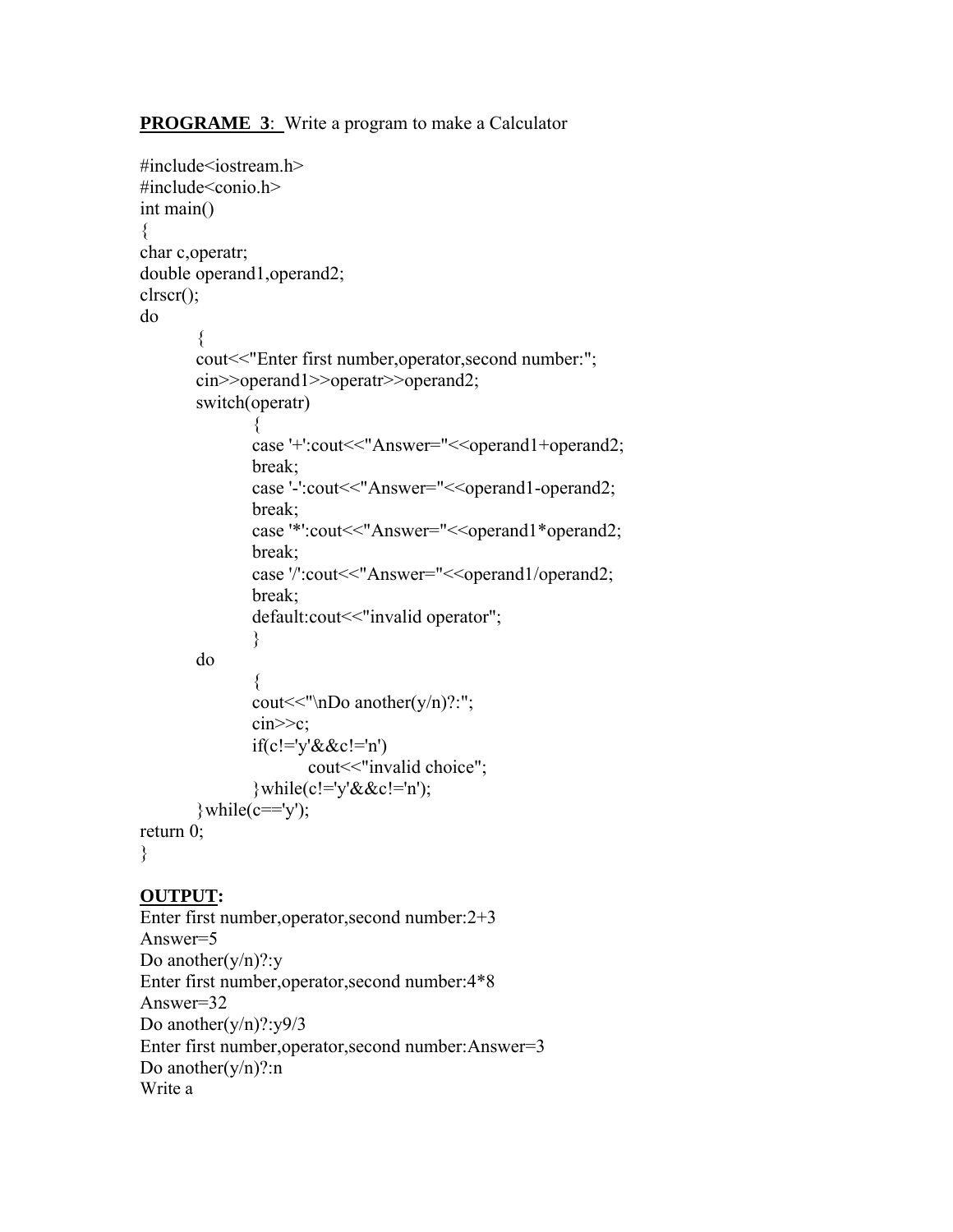**PROGRAM 4.** Write a program that uses a structure to store the three parts of a phone number separately.

```
#include<iostream.h> 
#include<conio.h> 
struct phone 
\{char area<sup>[10]</sup>;
char exchange[10];
char number[10]; 
}; 
int main() 
\{phone ph1={"212","767","8900"}; 
phone ph2; 
clrscr(); 
cout<<"\nenter your area code,exchange and number:";
cin>>ph2.area>>ph2.exchange>>ph2.number; 
cout<<"\nmy number is ("<<ph1.area<<")"<<ph1.exchange<<"-"<<ph1.number;
cout << "\nyour number is ("<< ph2.area << ")" << ph2.exchange << "-" << ph2.number;
getch(); 
return 0; 
}
```
## **OUTPUT:**

enter your area code,exchange and number:011 257 3333

my number is (212)767-8900 your number is (011)257-3333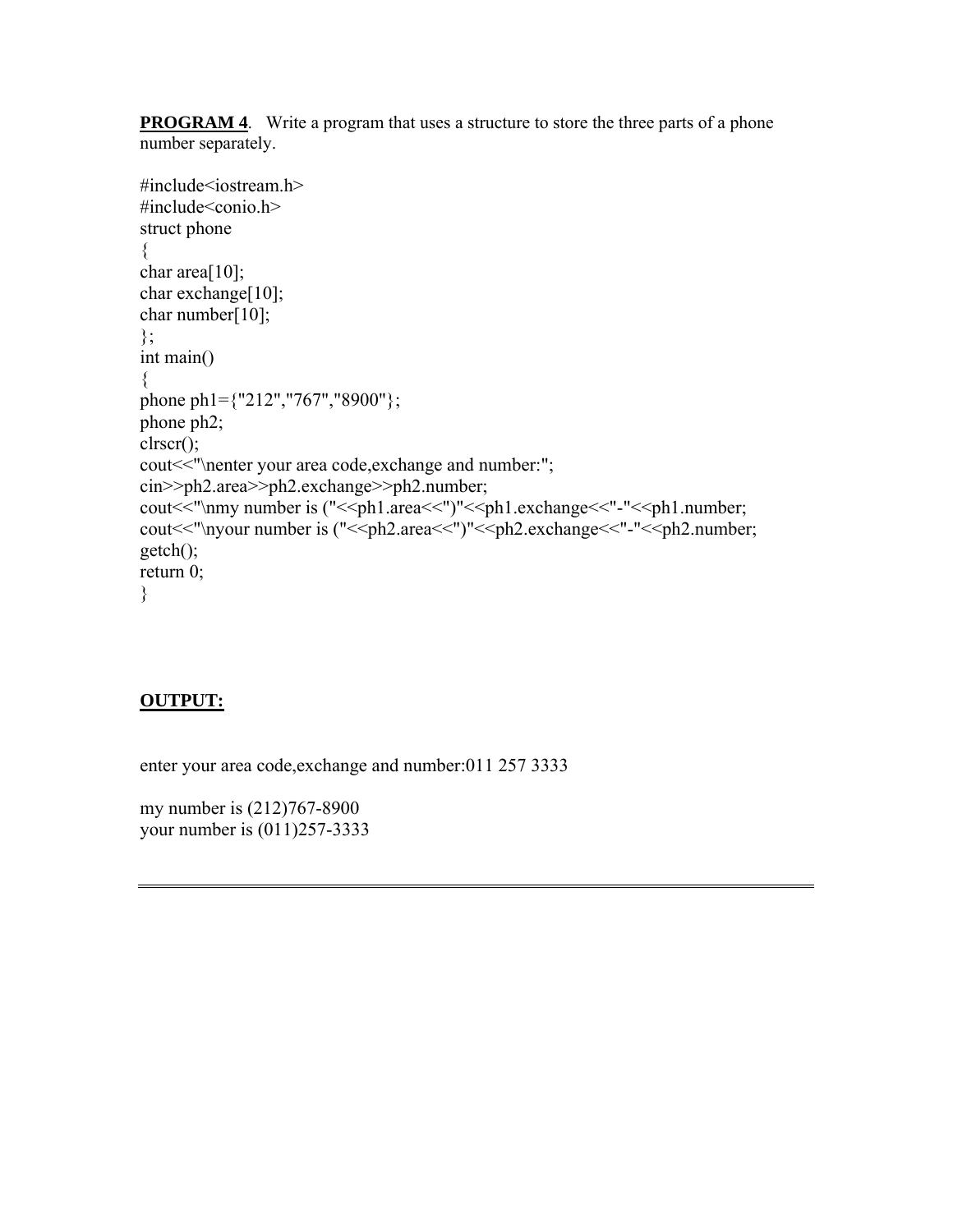**PROGRAM 5:** Create two classes DM and DB which store the value of distances.

```
#include<iostream.h> 
#include<conio.h> 
class DB; 
class DM 
{ 
int metres; 
float centimetres;
public: 
DM()\{metres=0;centimetres=0.00; 
} 
DM(int m,float cm) 
{ 
metres=m; 
centimetres=cm; 
} 
int get_m() 
\{return metres; 
} 
float get_cm() 
\{return centimetres; 
} 
void getdata() 
{ 
cout << "enter metres:";
cin>>metres; 
cout << "enter centimetres:";
cin>>centimetres; 
} 
void display() 
{ 
cout<<metres<<"m-"<<centimetres<<"cm";
} 
friend DM add(DM,DB); 
}; 
class DB 
{ 
int feet; 
float inches; 
public: 
DB()
```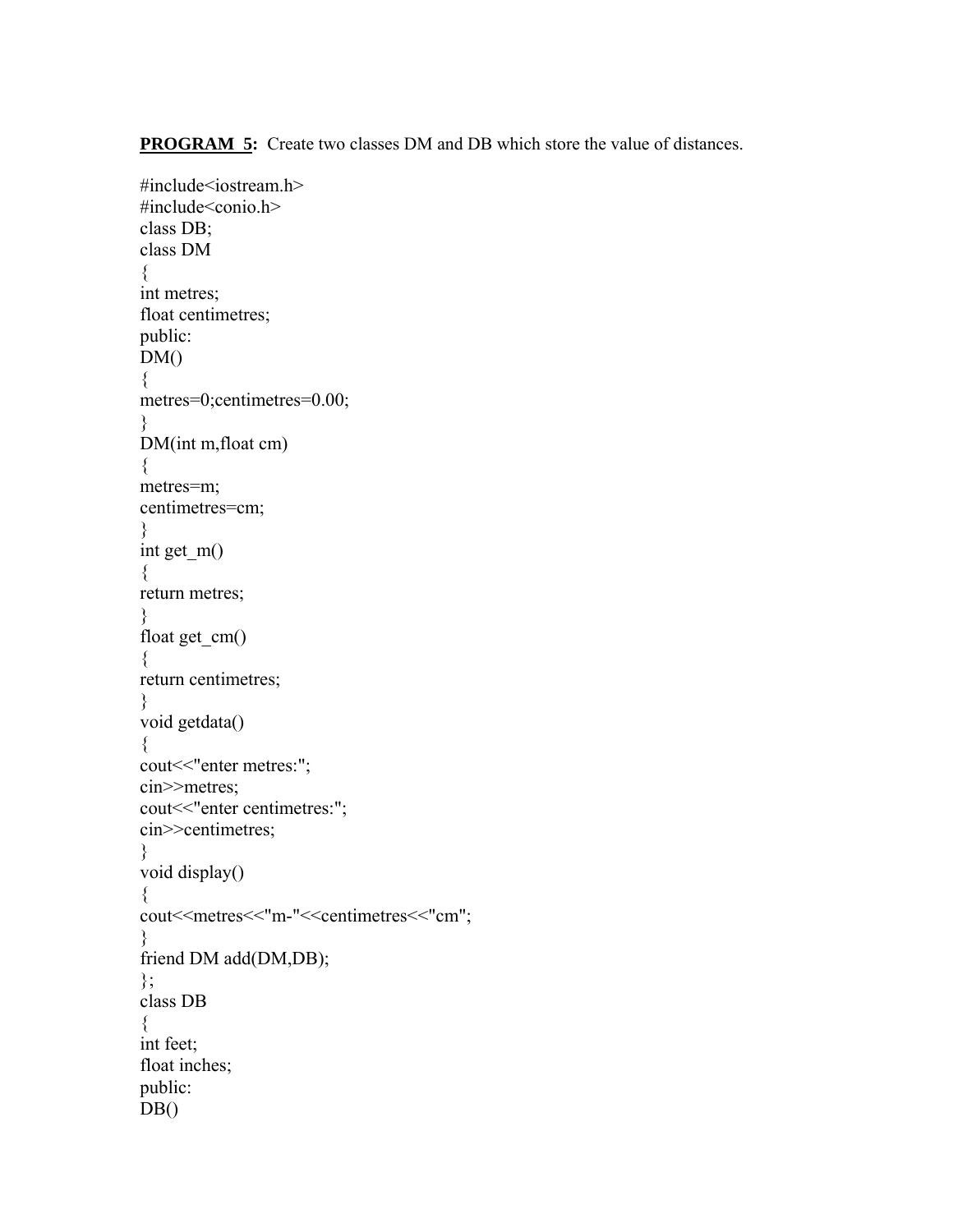```
\overline{\mathbf{A}}feet=0;
inches=0.00; 
} 
DB(int f,float i)
{ 
feet=f; 
inches=i; 
} 
DB(DM dm) 
\{int m; 
float cm,t_cm,t_in;
m=dm.get m();
cm=dm.get cm();
t cm=m*100+cm;
\overline{t} in=t_cm/2.54;
feet=int(t_in)/12;
inches=t_in-feet*12; 
} 
operator DM() 
{ 
float in=feet*12+inches; 
float cm=in*2.54;
int mtr=int(cm)/100;float cmtr=cm-mtr*100; 
return DM(mtr,cmtr); 
} 
void getdata() 
{ 
cout << "enter feet:";
cin>>feet; 
cout << "enter inches:";
cin>>inches; 
} 
void display() 
{ 
cout<<feet<<"\'-"<<inches<<"\""; 
} 
friend DM add(DM,DB); 
}; 
DM add(DM dm,DB db) 
{ 
DM a=db;
int m=dm.metres+a.metres; 
float cm=dm.centimetres+a.centimetres;
```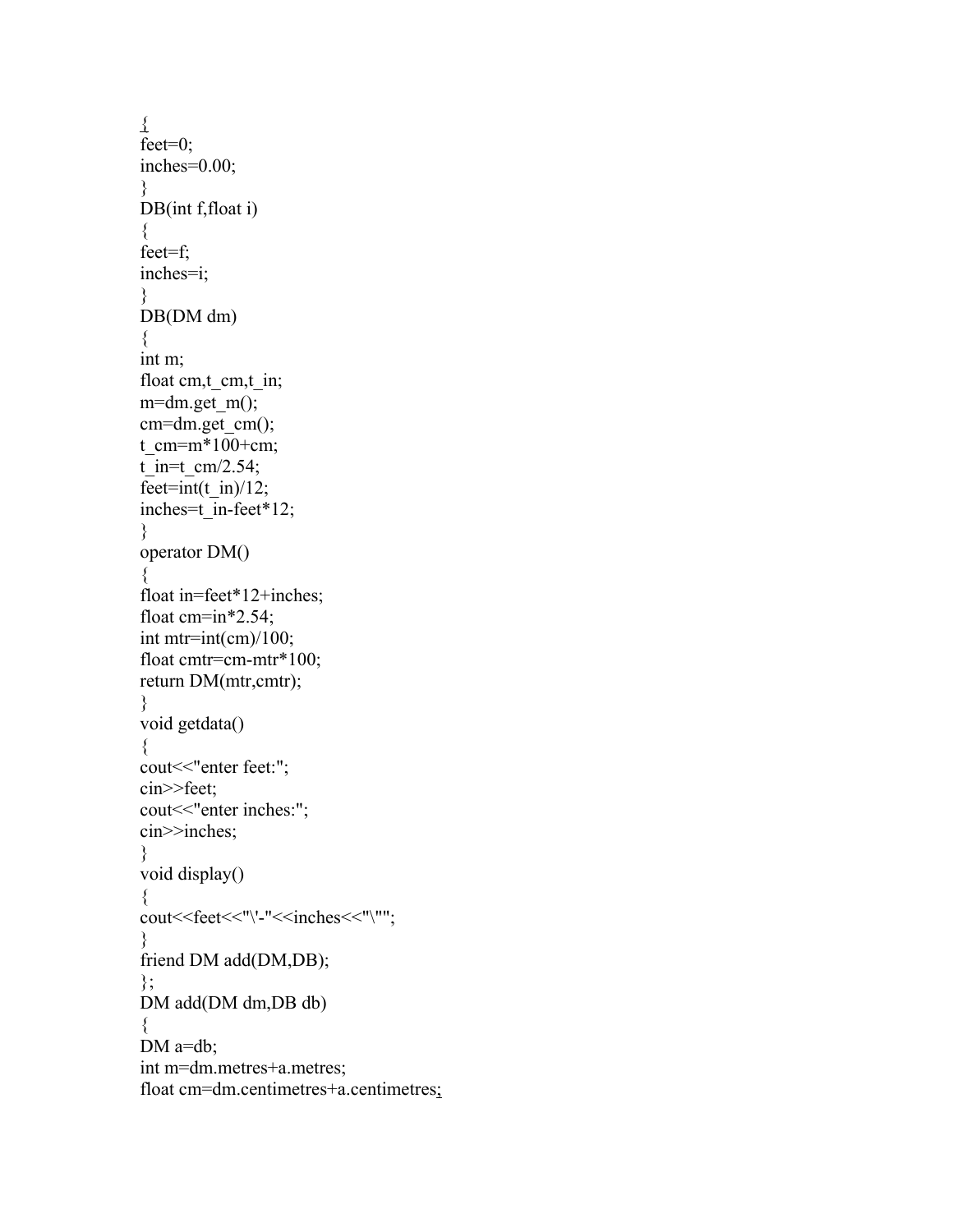```
if(int(cm)=100) { 
         cm-=100.00; 
        m_{++};
          } 
return DM(m,cm); 
} 
int main() 
\{DB db,db1;
DM dm,dm1;
clrscr(); 
cout << "enter distance d1(in metres \& centimetres):\ln";
dm.getdata(); 
cout << "enter distance d2(in feet \& inches):\n";
db.getdata(); 
dm1=add(dm,db); 
db1 = add(dm, db);dm.display();\text{cout}<< \text{" + "}; \text{db.display}();\text{cout}<< \text{" = "}; \text{dm1.display}();
\text{cout}<<'' = \dotsdb1.display(); 
getch(); 
return 0; 
}
```
#### OUTPUT:

enter distance d1(in metres & centimetres): enter metres:2 enter centimetres:22 enter distance d2(in feet & inches): enter feet:12 enter inches:12  $2m-22cm + 12'-12" = 6m-18.23999cm = 20'-3.401566"$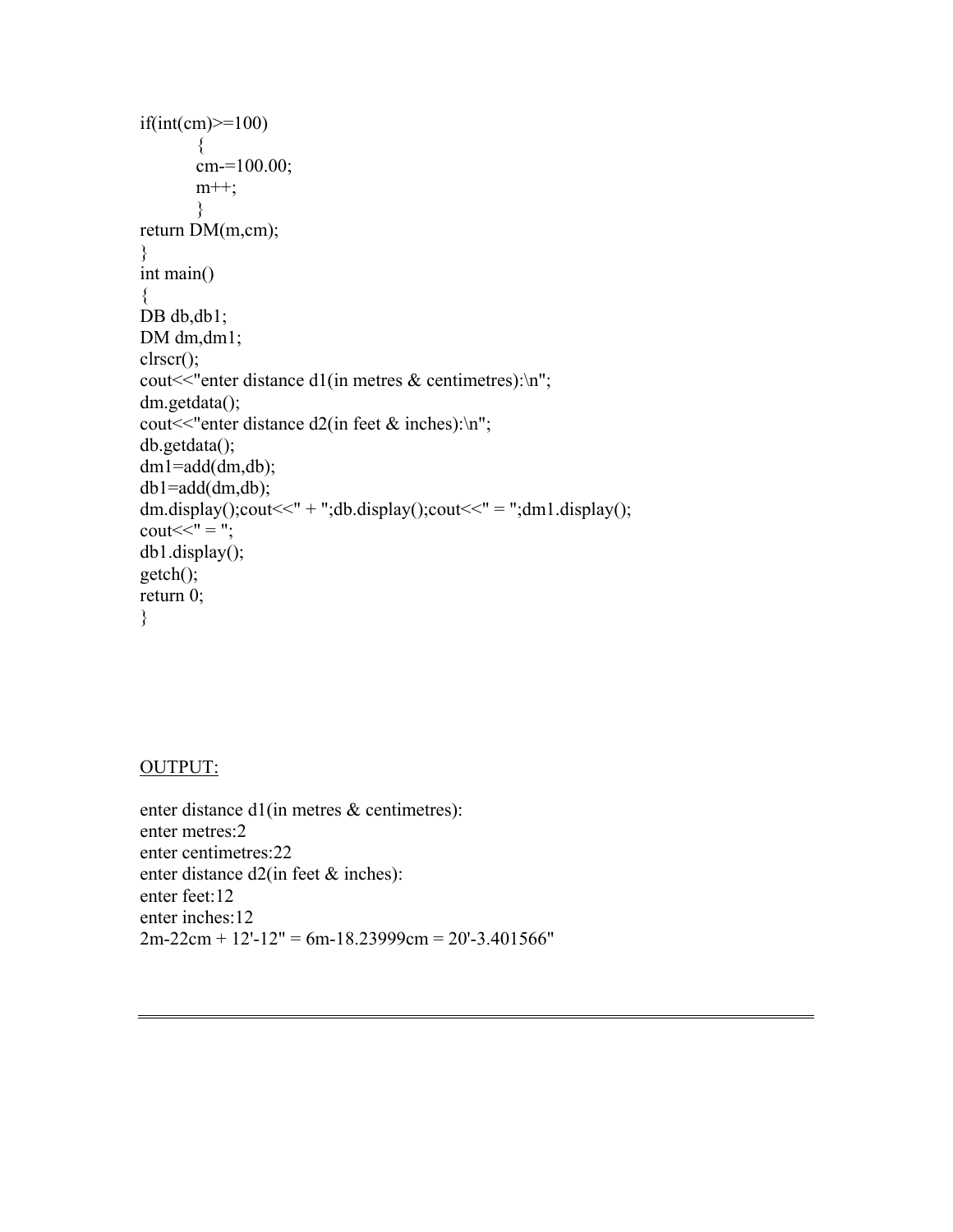**POGRAM 6:** Create a class rational which represents a numerical value by two double values-

```
#include<iostream.h> 
#include<conio.h> 
#include<process.h> 
class rational 
{ 
private: 
int num; 
int den; 
int lcm(int a,int b); 
int hcf(int a,int b); 
public: 
rational() 
\{num=0; 
den=1; 
} 
rational(int n, int d=1)
{ 
if(d==0)\{cout << "denominator can't be zero";
         getch(); 
        exit(1); } 
else 
        \{ num=n; 
         den=d; 
         } 
} 
rational reduce() 
\{rational temp; 
int h=hcf(num,den); 
temp.num=num/h; 
temp.den=den/h; 
return temp; 
}
rational operator +(rational r) 
{ 
int l,t1,t2,x1,x2,den1,den2,p; 
rational ans; 
if(den<0) den1=-den;
```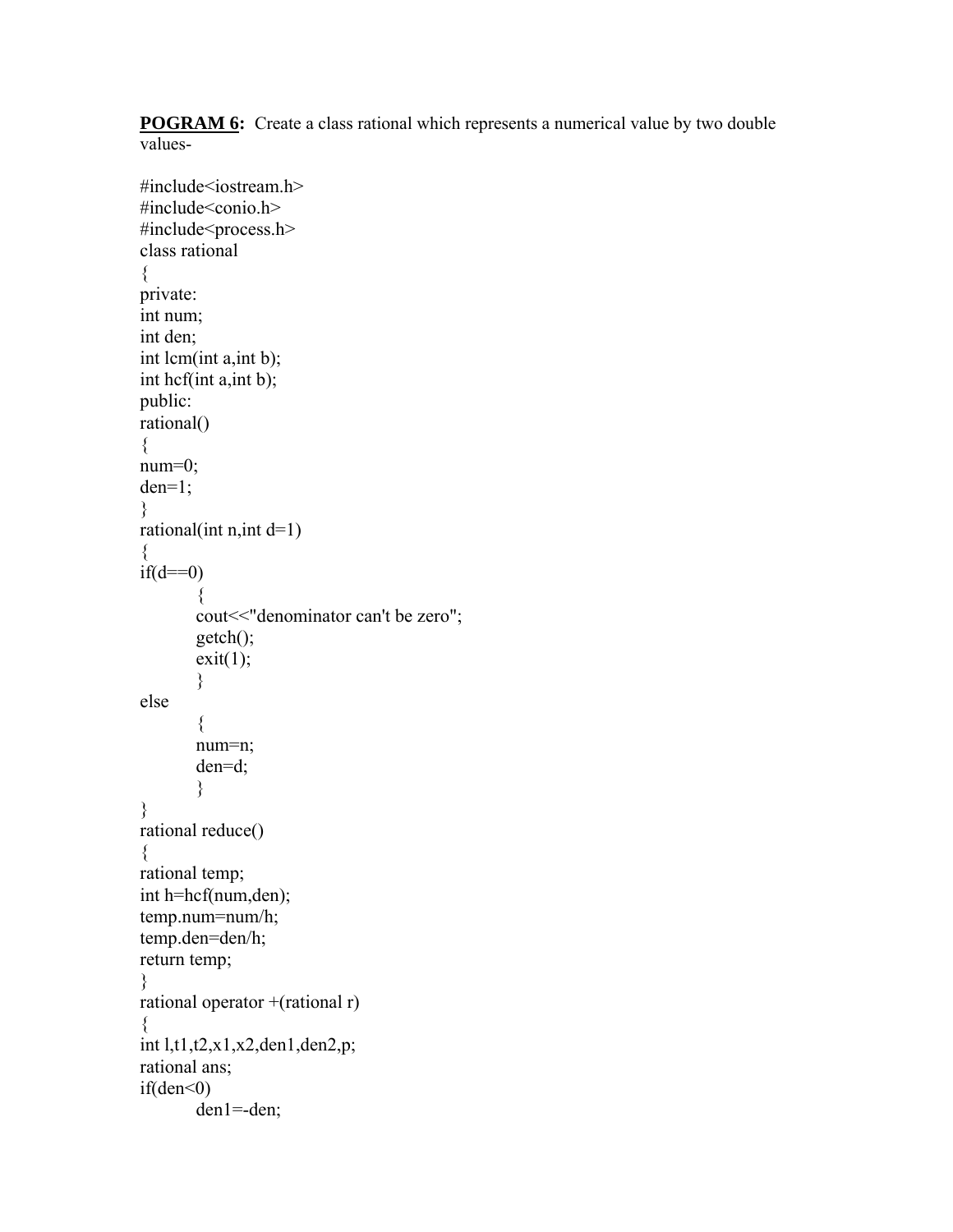```
else 
        den1=den; 
if(r.den<0) den2=-r.den; 
else 
        den2=r.den; 
p=lcm(den1,den2); 
if((den<0&&r.den>0)||(den>0&&r.den<0)) 
       l=-p;else 
       l=p;ans.den=l; 
t1 = 1/den;
t2=1/r.den;
x1=num*t1;x2=r.num*t2;ans.num=x1+x2;
return ans; 
} 
friend istream& operator \gg (istream& s,rational& r);
friend ostream& operator << (ostream& s,rational& r); 
}; 
int rational::lcm(int a,int b) 
{ 
int i,lcm=1; 
while(!(a == 1 & \& b == 1)) { 
       i=2;
       while(!(a%i==0||b%i==0)&&i<(a>b?a:b))
                i++; 
        lcm*=i; 
       if(a\%i==0)
               a/\equiv i;
       if(b\%i==0)b/=i;
         } 
return lcm; 
} 
int rational::hcf(int a,int b) 
{ 
int r=a\%b;
while(r) { 
       a=b;
        b=r; 
       r=a\%b;
```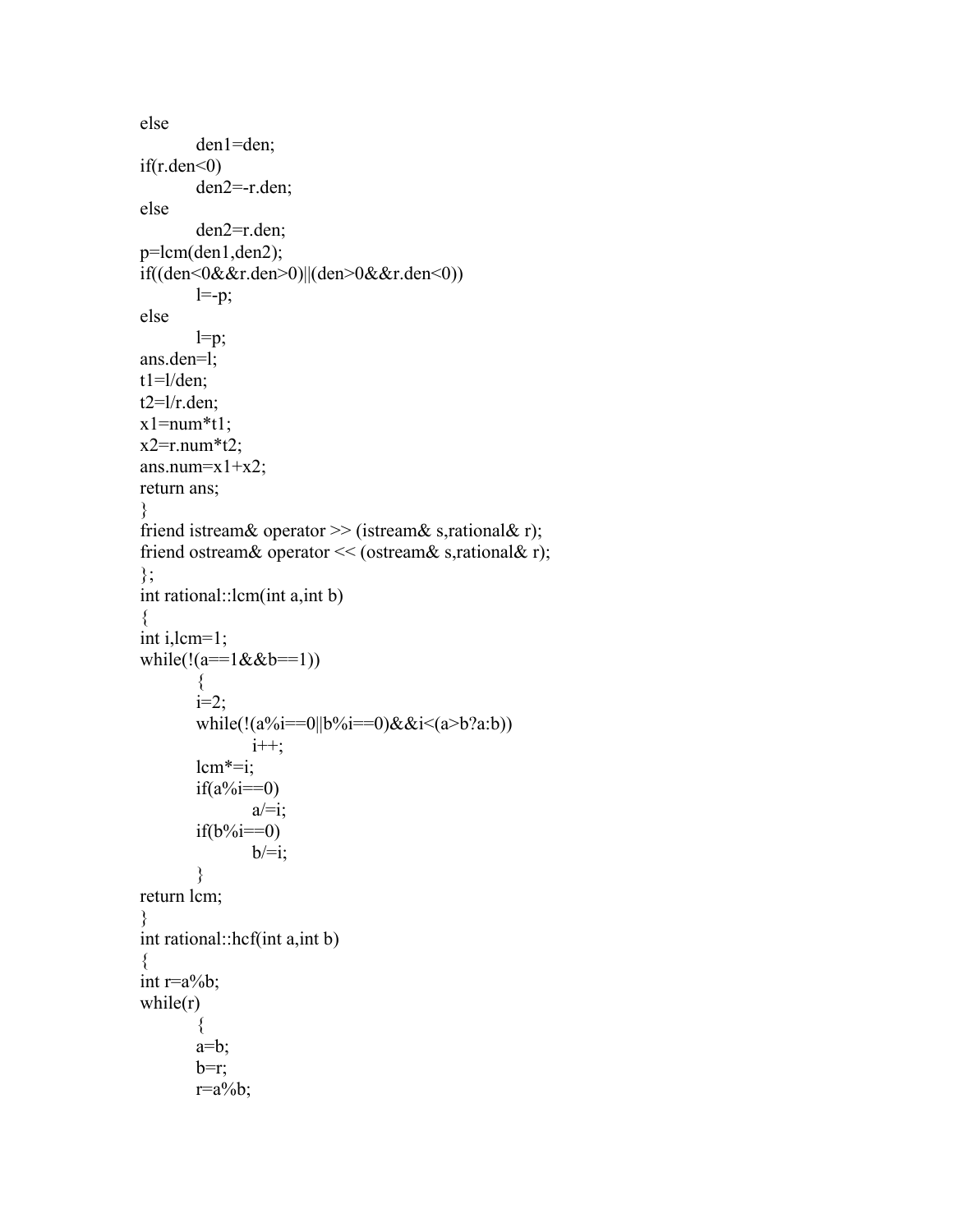```
 } 
return b; 
} 
istream& operator >>(istream& s,rational& r) 
\{int a,b; 
char c; 
s \rightarrow a \rightarrow c \rightarrow b;if(c!=')\{cout << "use of invalid notation";
         getch(); 
        exit(0); } 
if(b==0)\{cout << "denominator can't be zero.";
         getch(); 
        exit(1); } 
r.num=a; 
r.den=b; 
return s; 
} 
ostream& operator <<(ostream& s,rational& r) 
{ 
if(r.den==1)s < r.num;
else 
         { 
        if(r.den==1)s < r.num;
         else 
                  s<<r.num<<'/'<<r.den; 
         } 
return s; 
} 
int main() 
\{clrscr(); 
rational r1,r2,r3; 
cout << "enter r1:";
cin>>r1;cout << "enter r2:";
\text{cin} \geq r2;
r3=r1+r2;
```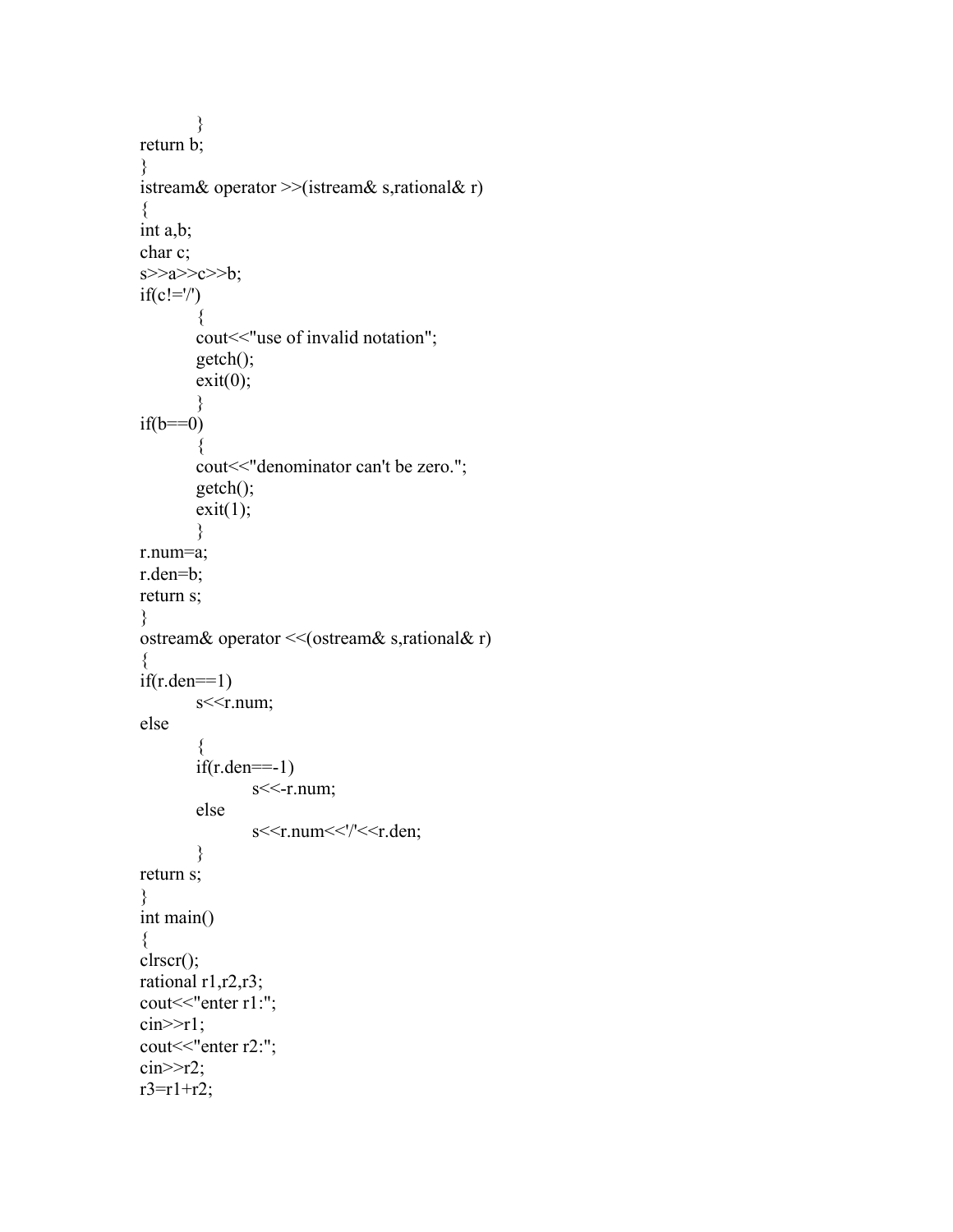```
cout << r1 << " + " << r2 << " = " << r3 << r3 r= " << r3 r= " << r3 r=getch(); 
return 0; 
}
```
# **OUTPUT:**

enter r1:2/3 enter r2:4/5  $2/3 + 4/5 = 22/15 = 22/15$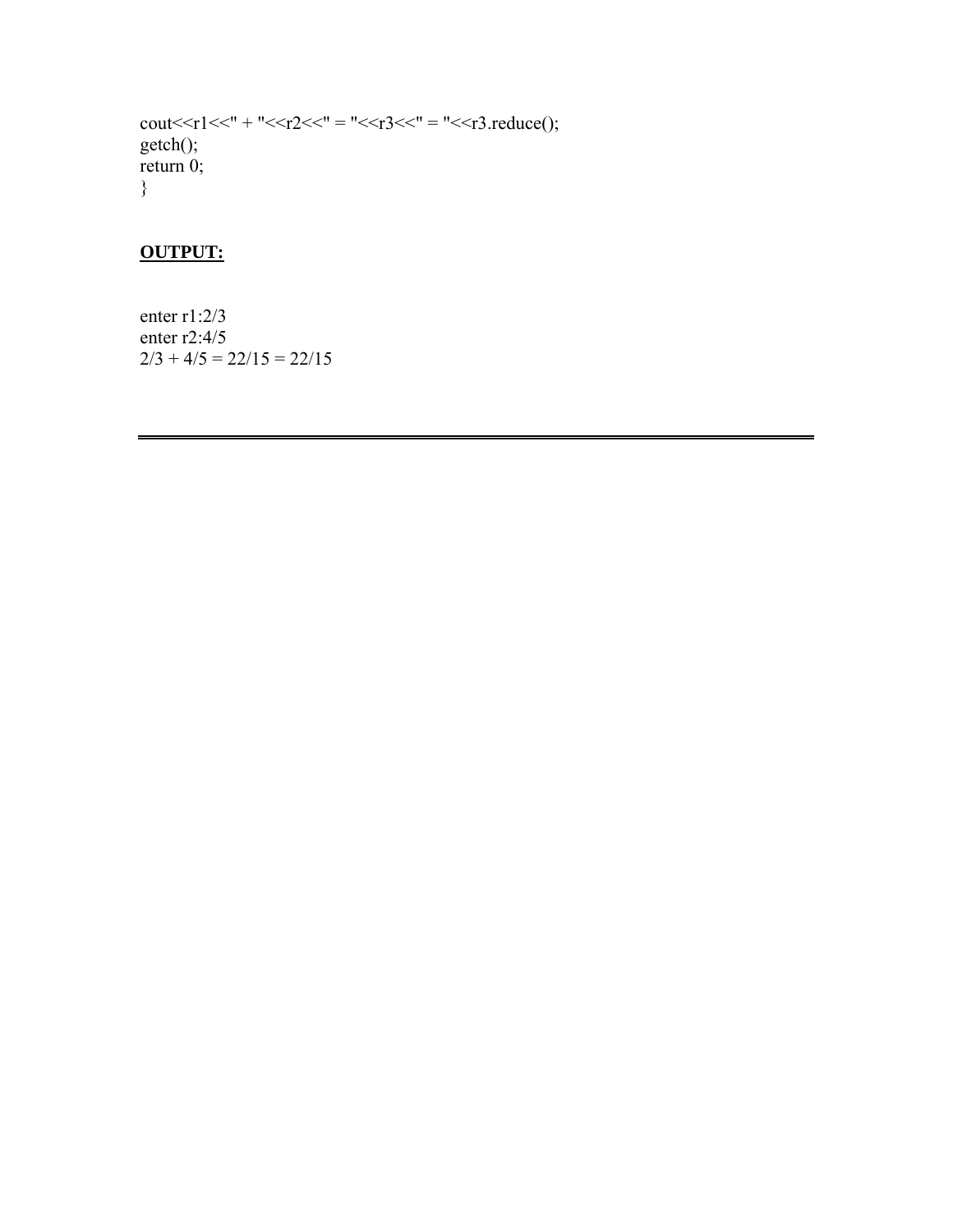**PROGRAM 7:** Derive the two classes son and daughter, and demonstrate polymorphism in action.

```
#include<iostream.h> 
#include<conio.h> 
class father 
{ 
protected:unsigned int age; 
public: 
father() 
\{age=60; 
} 
father(int x) 
\{age=x; 
} 
virtual void iam() 
\{cout<<"I AM THE FATHER, my age is:"<<ase<<endl;
} 
}; 
class son:public father 
\{public: 
son() 
{ 
age=30;} 
son(int x) 
\{age=x; 
} 
void iam() 
\{cout<<"I AM THE SON, my age is:"<<ase<<endl;
} 
}; 
class daughter:public father 
{ 
public: 
daughter() 
{ 
age=24; 
} 
daughter(int x) 
{
```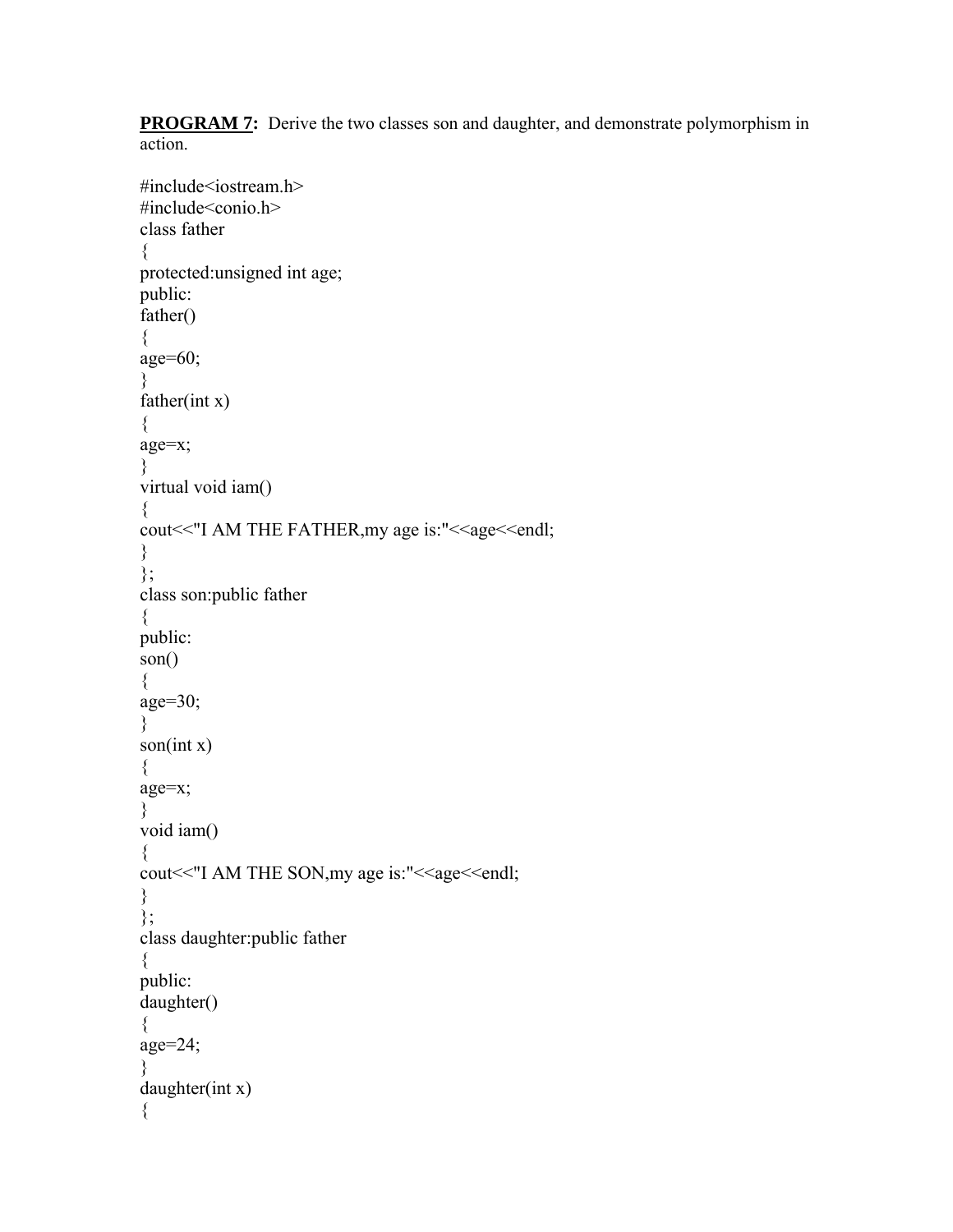```
age=x; 
} 
void iam() 
{ 
cout<<"I AM THE DAUGHTER, my age is:"<<age<<endl;
} 
}; 
int main() 
{ 
father f(50),*ptrf;
son s(23);
daughter d(16); 
clrscr(); 
cout<<"\n\n******************************CALL BY FATHER 
OBJECT*************\ 
*****************\n\n";
f.iam();
cout<<"\n\n*******************************CALL BY SON 
OBJECT***************\ 
****************\n\n"; 
s.iam();
cout<<"\n\n*****************************CALL BY DAUGHTER 
OBJECT************\ 
****************\n\n";
d.iam(); 
ptrf=&s; 
cout<<"\n\n***************CALL BY POINTER TO FATHER WITH ADDRESS 
OF\setminusSON OBJECT*************\n\n";
ptrf->iam();//(*ptrf).iam();
cout<<"\n\n************CALL BY POINTER TO FATHER WITH ADDRESS OF\ 
DAUGHTER OBJECT***********\n\n";
ptrf=&d; 
ptrf->iam();//(*ptrf).iam();
cout << "\n\n==
=========\ 
          ===========";
getch();
```

```
return 0; 
}
```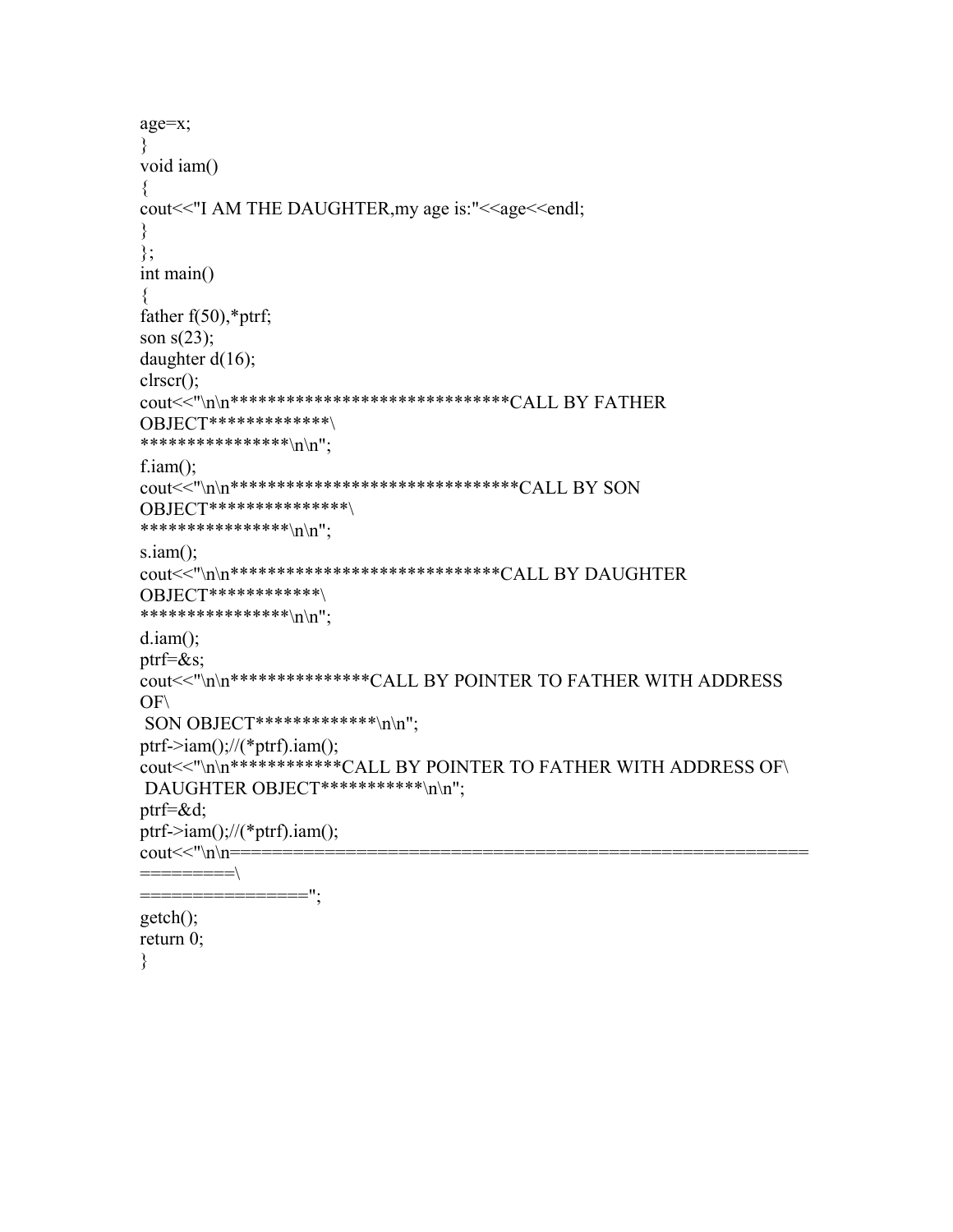#### **OUTPUT:**

\*\*\*\*\*\*\*\*\*\*\*\*\*\*\*\*\*\*\*\*\*\*\*\*\*\*\*\*\*\*CALL BY FATHER OBJECT\*\*\*\*\*\*\*\*\*\*\*\*\*\*\*\*\*\*\*\*\*\*\*\*\*\*\*\*\*

I AM THE FATHER,my age is:50

\*\*\*\*\*\*\*\*\*\*\*\*\*\*\*\*\*\*\*\*\*\*\*\*\*\*\*\*\*\*\*CALL BY SON OBJECT\*\*\*\*\*\*\*\*\*\*\*\*\*\*\*\*\*\*\*\*\*\*\*\*\*\*\*\*\*\*\*

I AM THE SON,my age is:23

\*\*\*\*\*\*\*\*\*\*\*\*\*\*\*\*\*\*\*\*\*\*\*\*\*\*\*\*\*CALL BY DAUGHTER OBJECT\*\*\*\*\*\*\*\*\*\*\*\*\*\*\*\*\*\*\*\*\*\*\*\*\*\*\*\*

I AM THE DAUGHTER,my age is:16

\*\*\*\*\*\*\*\*\*\*\*\*\*\*\*CALL BY POINTER TO FATHER WITH ADDRESS OF SON OBJECT\*\*\*\*\*\*\*\*\*\*\*\*\*

I AM THE SON,my age is:23

\*\*\*\*\*\*\*\*\*\*\*\*CALL BY POINTER TO FATHER WITH ADDRESS OF DAUGHTER OBJECT\*\*\*\*\*\*\*\*\*\*\*

I AM THE DAUGHTER,my age is:16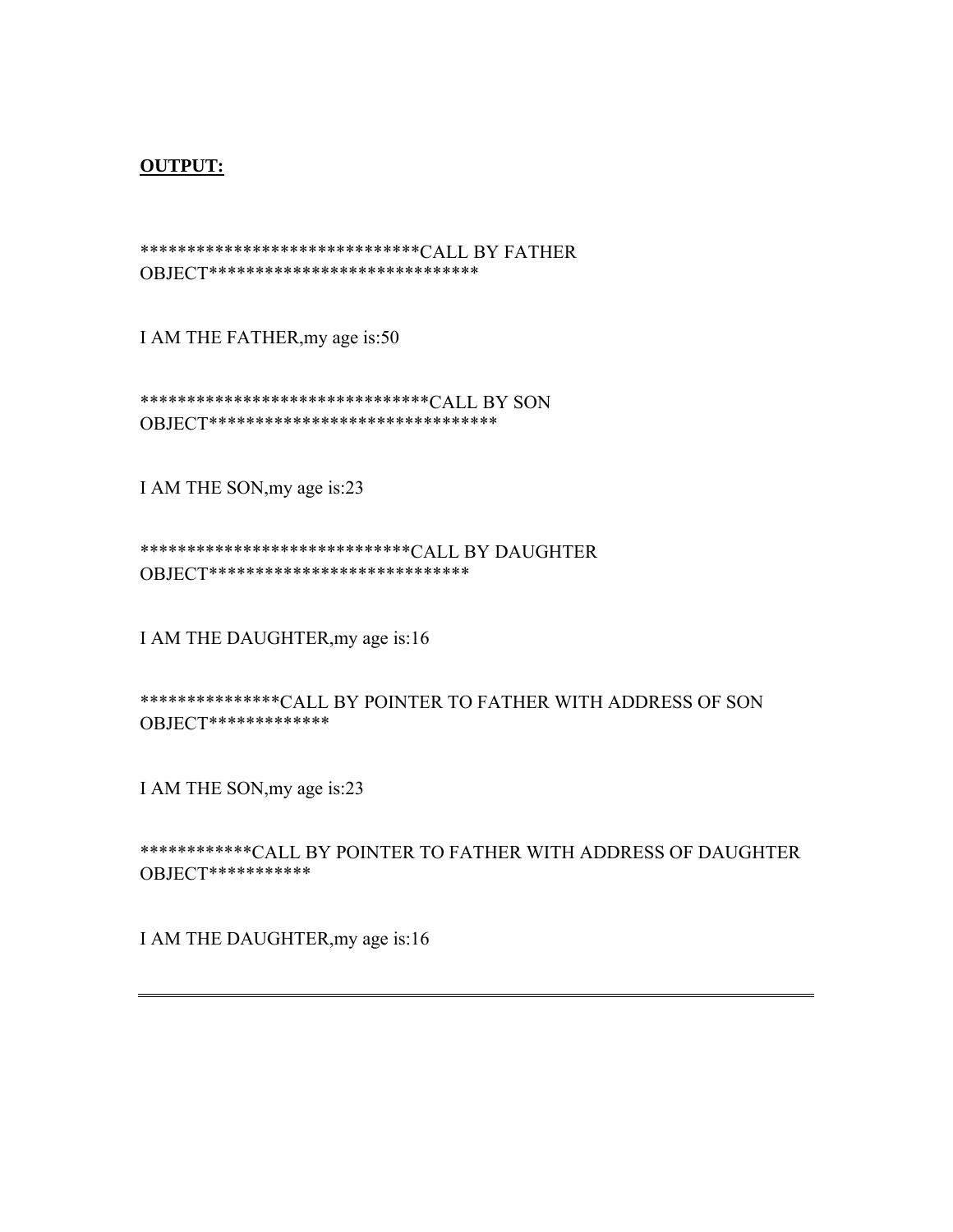**PROGRAM 8**: Create a database regarding its indoor patients.

#include<iostream.h> #include<conio.h> #include<iomanip.h> struct DATE { int date; int month; int year; }; class patient  $\{$ protected: char name[40]; DATE admit; char disease[40]; DATE discharge; public: void enter() { char c; int i; cout<<"Enter information:"<<endl; cout << "Name:"; for( $i=0; i \le 38; i++)$ {  $\text{cin} \geq \text{c};$  $if(c=='\rceil')$ break; else  $name[i]=c;$ } name[i]= $'\0$ ; //cin.getline(name,40); //cin.ignore(100, $\ln$ ); cout << "Date of admission:" << < endl; cout<<" Date:"; cin>>admit.date;<br>cout<<" Month:"; cin>>admit.month;<br>cout<<" Ye Year:"; cin>>admit.year;  $\frac{\gamma}{\gamma}$ . ignore(100, $\ln$ ); cout << "Disease:"; for( $i=0; i \le 38; i++)$ {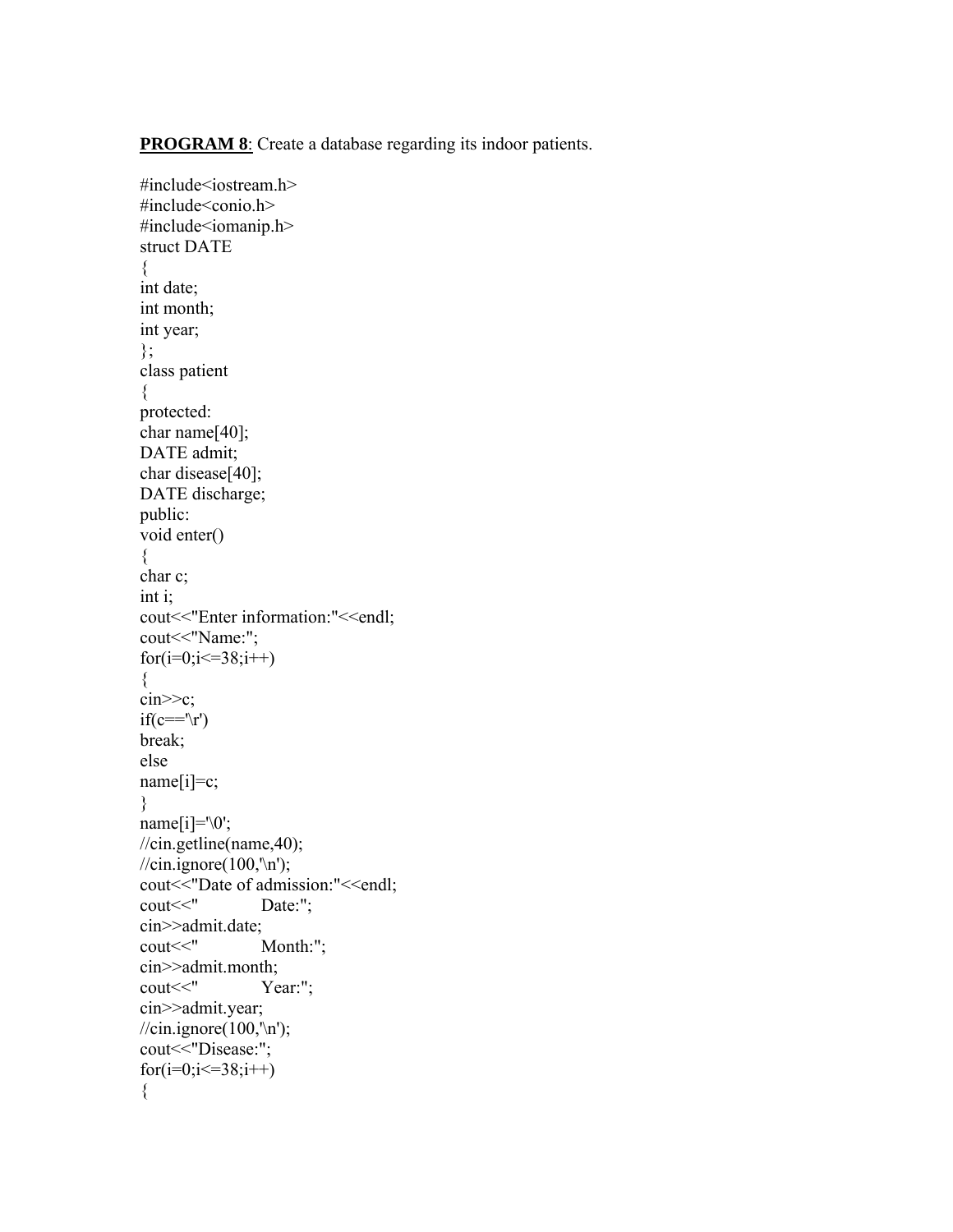```
\text{cin} \geq \text{c};
if(c=='\rceil')break; 
else 
disease[i]=c; 
} 
disease[i]='\0'; 
//cin.getline(disease,40); 
\frac{\pi}{2}. ignore(100,\ln);
cout << "Date of discharge:" << < endl;
cout<<" Date:"; 
cin>>discharge.date; 
cout<<" Month:"; 
cin>>discharge.month; 
cout<<" Year:"; 
cin>>discharge.year; 
} 
void display() 
{ 
\text{cout} \leq \text{setw}(14);cout.setf(ios::left); 
\text{cout} < setw(12);
cout.unsetf(ios::left); 
cout<<admit.date<<<'-'<<admit.month<<'-'<<admit.year;
\text{cout} \leq \text{setw}(17);
cout<<disease<<setw(13); 
cout<<discharge.date<<'-'<<discharge.month<<'-'<<discharge.year; 
} 
}; 
class pat_age:public patient 
{ 
int age; 
public: 
int get_age() 
\left\{ \right.return age; 
} 
void enter() 
\{patient::enter(); 
cout << "Age:";
cin>>age; 
} 
void display() 
{ 
patient::display(); 
cout<<setw(6)<<age; 
} 
};
```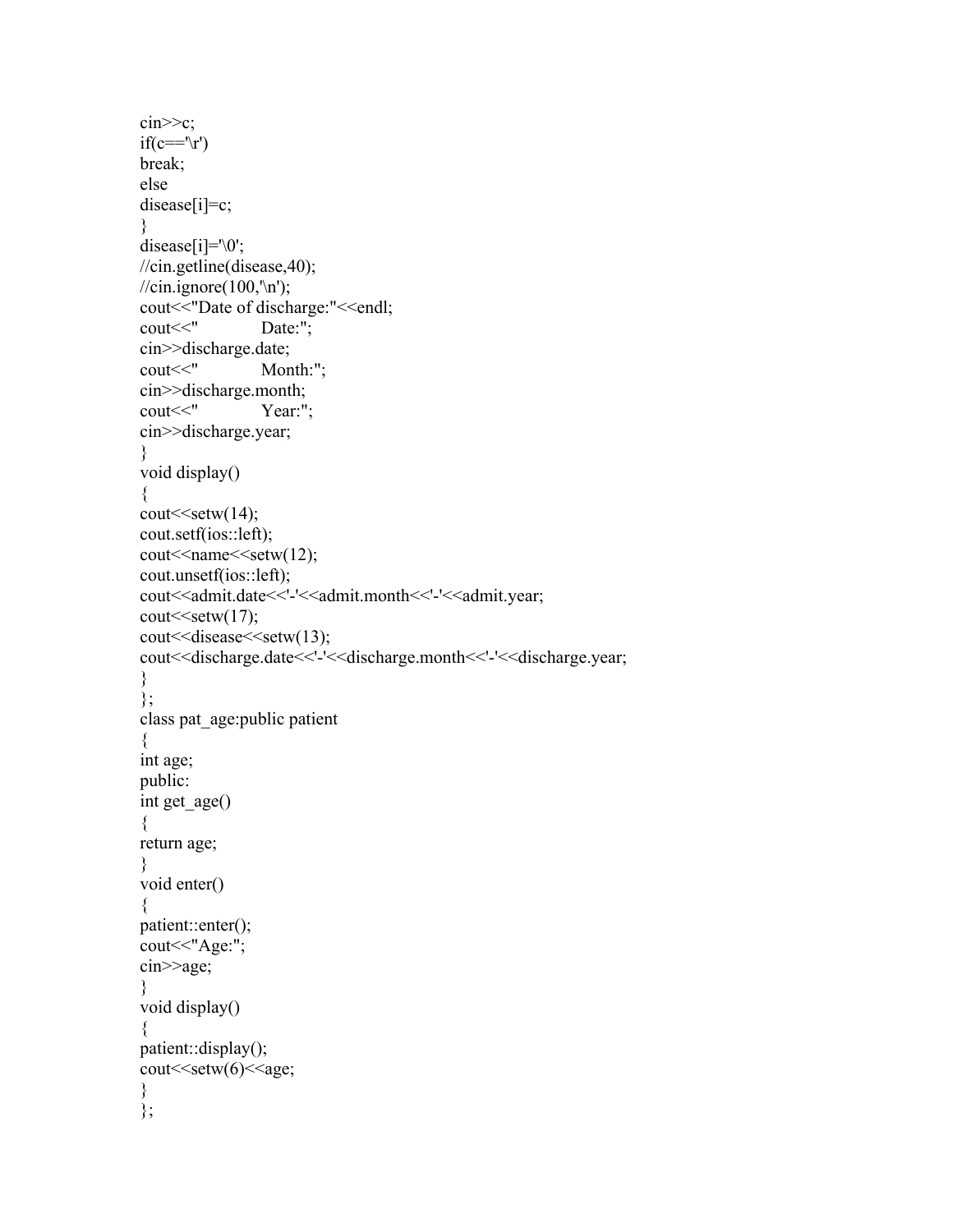**PROGRAM 9.** Find the total no of cars.

```
include<iostream.h> 
\#include\leconio.h>const char ESC=27; 
const double TOLL=0.5; 
class tollbooth 
\{private: 
unsigned int totalcars; 
double totalcash; 
public: 
tollbooth() 
{ 
totalcars=0; 
totalcash=0; 
}
void payingcar() 
{ 
totalcars+=1; 
totalcash+=TOLL; 
}
void nopaycar() 
{ 
totalcars+=1; 
} 
void display() 
\{cout<<"\ncars="<<totalcars<<",cash="<<totalcash; 
} 
}; 
int main() 
\{tollbooth booth1; 
char ch; 
clrscr(); 
cout<<"\npress 0 for each non-paying car," 
  <<"\n 1 for each paying car,"
  <<"\n Esc to exit the program.\n";
do 
\{ ch=getche(); 
       if(ch=='0') booth1.nopaycar(); 
       if(ch=='1')
```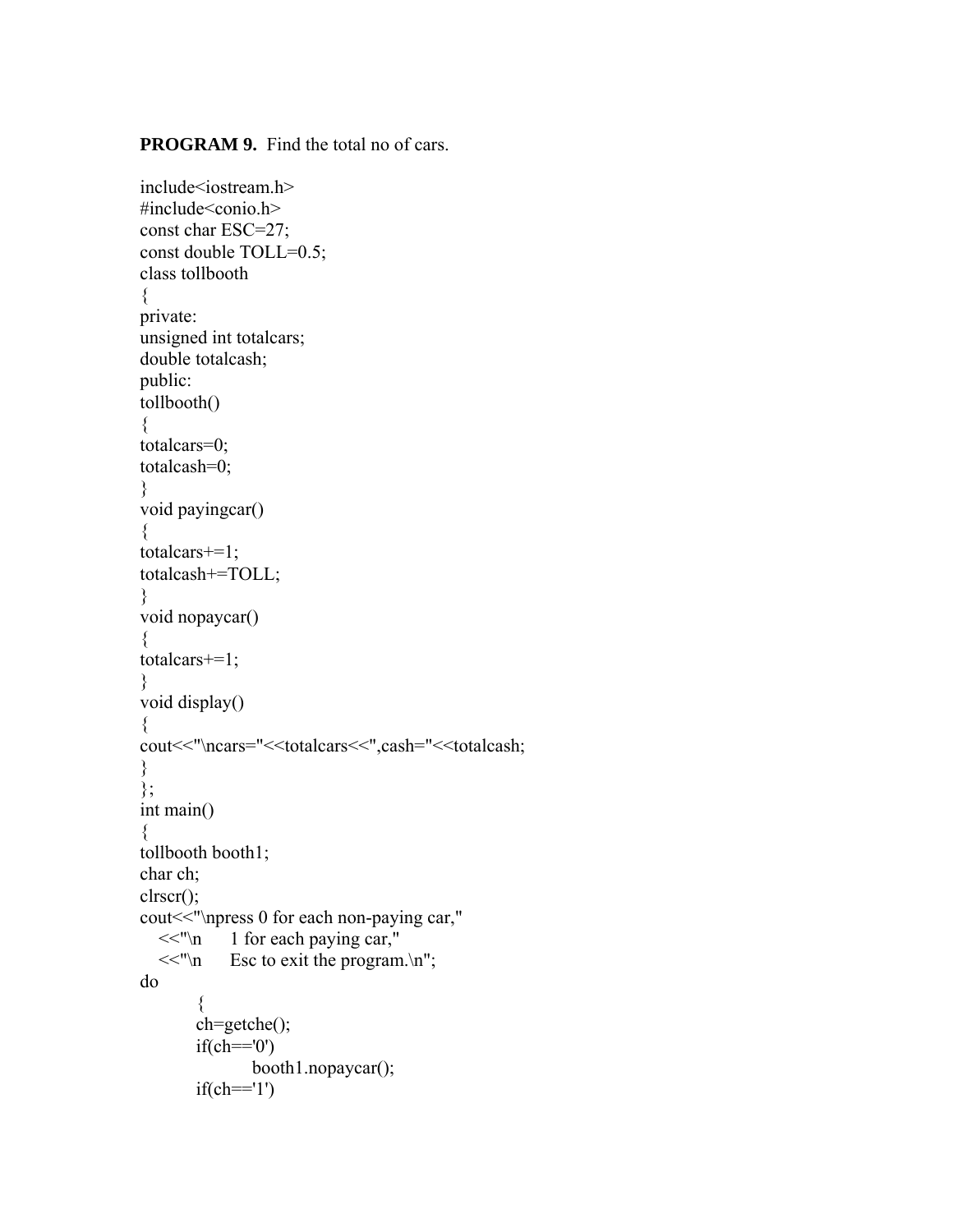```
 booth1.payingcar(); 
\}while(ch!=ESC);
booth1.display(); 
getch(); 
return 0; 
}
```
## **OUTPUT:**

press 0 for each non-paying car, 1 for each paying car, Esc to exit the program.  $-222$ cars=1,cash=0.5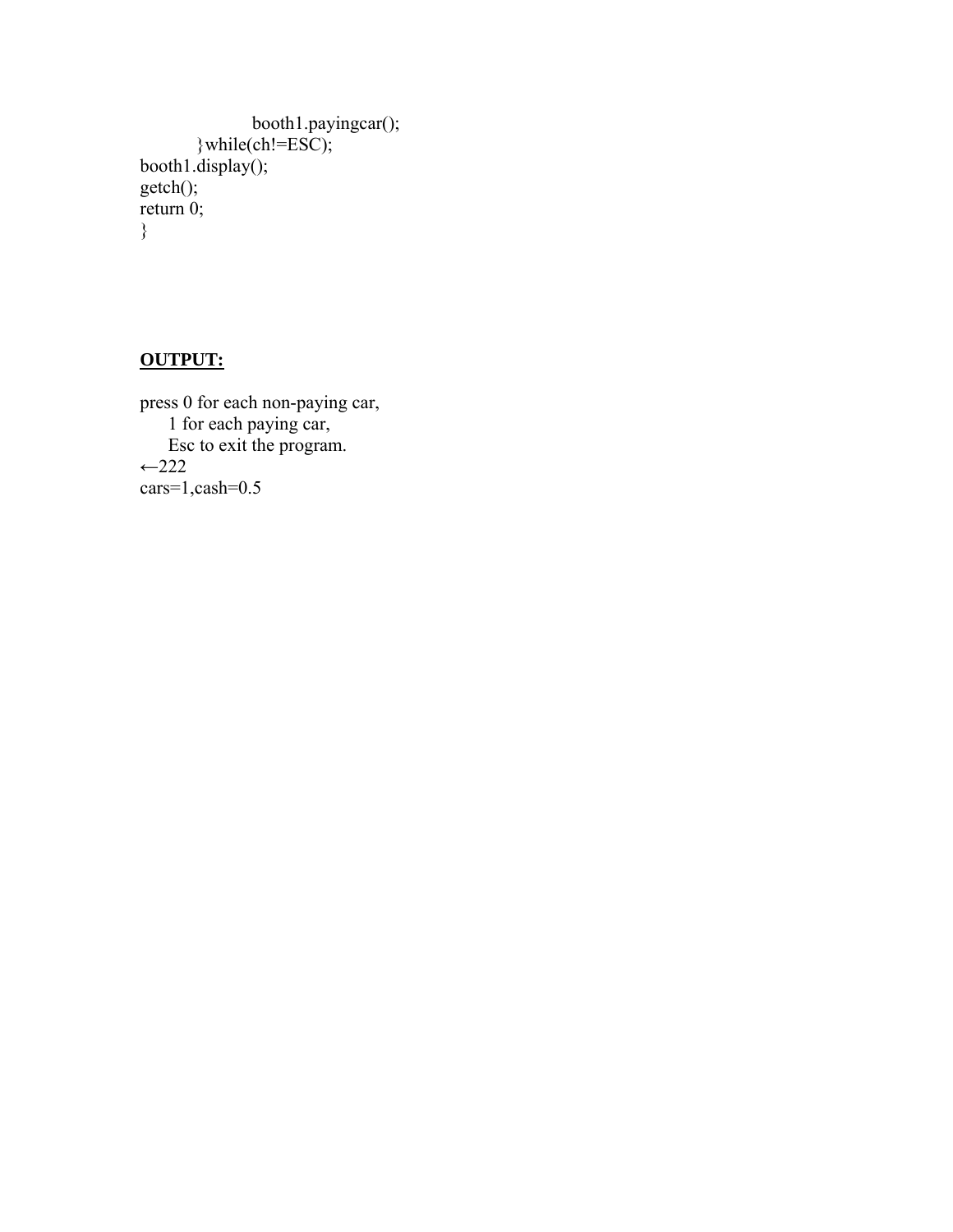### **PROGRAM 10** Write a Program to reversea string

```
#include<iostream.h> 
#include<conio.h> 
#include<string.h> 
const int MAX=80; 
void reversit(char[]); 
int main() 
{ 
char str[MAX]; 
clrscr(); 
cout << "\nenter the string:";
cin.get(str,MAX); 
reversit(str); 
cout << "reversed string is:";
cout << str;
getch(); 
return 0; 
} 
void reversit(char s[]) 
{ 
int len=strlen(s); 
for(int j=0;j<len/2;j++)
         { 
        char temp=s[j]; 
        s[j]=s[len-j-1]; s[len-j-1]=temp; 
         } 
}
```
#### **OUTPUT:**

enter the string:sdhgd reversed string is:dghds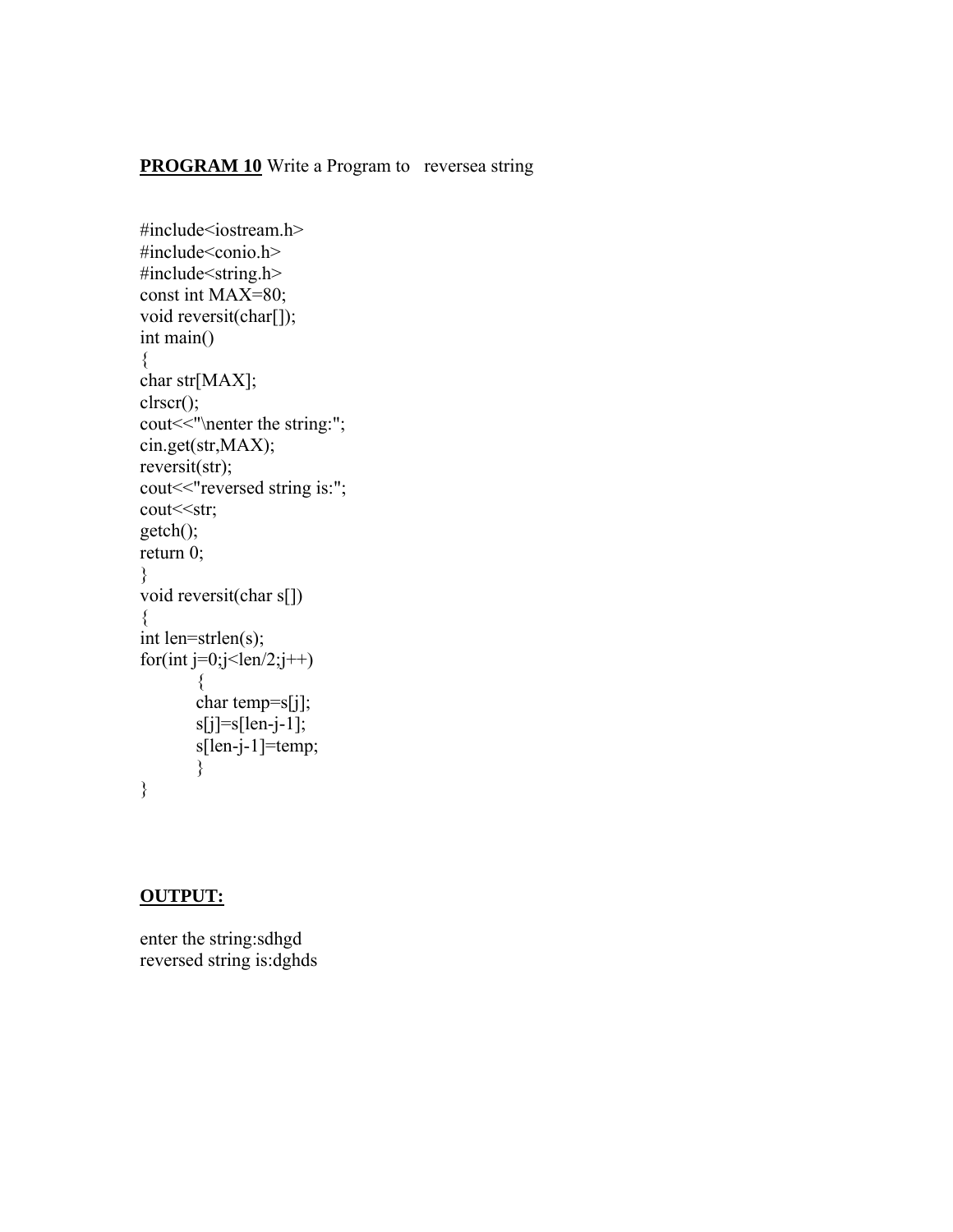**PROGRAM 11:** Create a base class called shape. Use this class to store two double type values that could

```
#include<iostream.h> 
#include<conio.h> 
class shape 
{ 
protected: 
double x; 
double y; 
public: 
shape() 
{ 
x=0.0;
y=0.0;
} 
shape(double a,double b) 
{ 
x=a; 
y=b; 
} 
void get data()
{ 
cout << "enter x:";
cin>>x; 
cout << "enter y:";
cin>>y; 
} 
virtual void display_area()=0;
}; 
class triangle:public shape 
{ 
public: 
triangle() 
{} 
triangle(double a,double b):shape(a,b) 
{} 
void display_area() 
\{cout << "Area of triangle: "<<(x*y)/2;
} 
}; 
class rectangle:public shape
```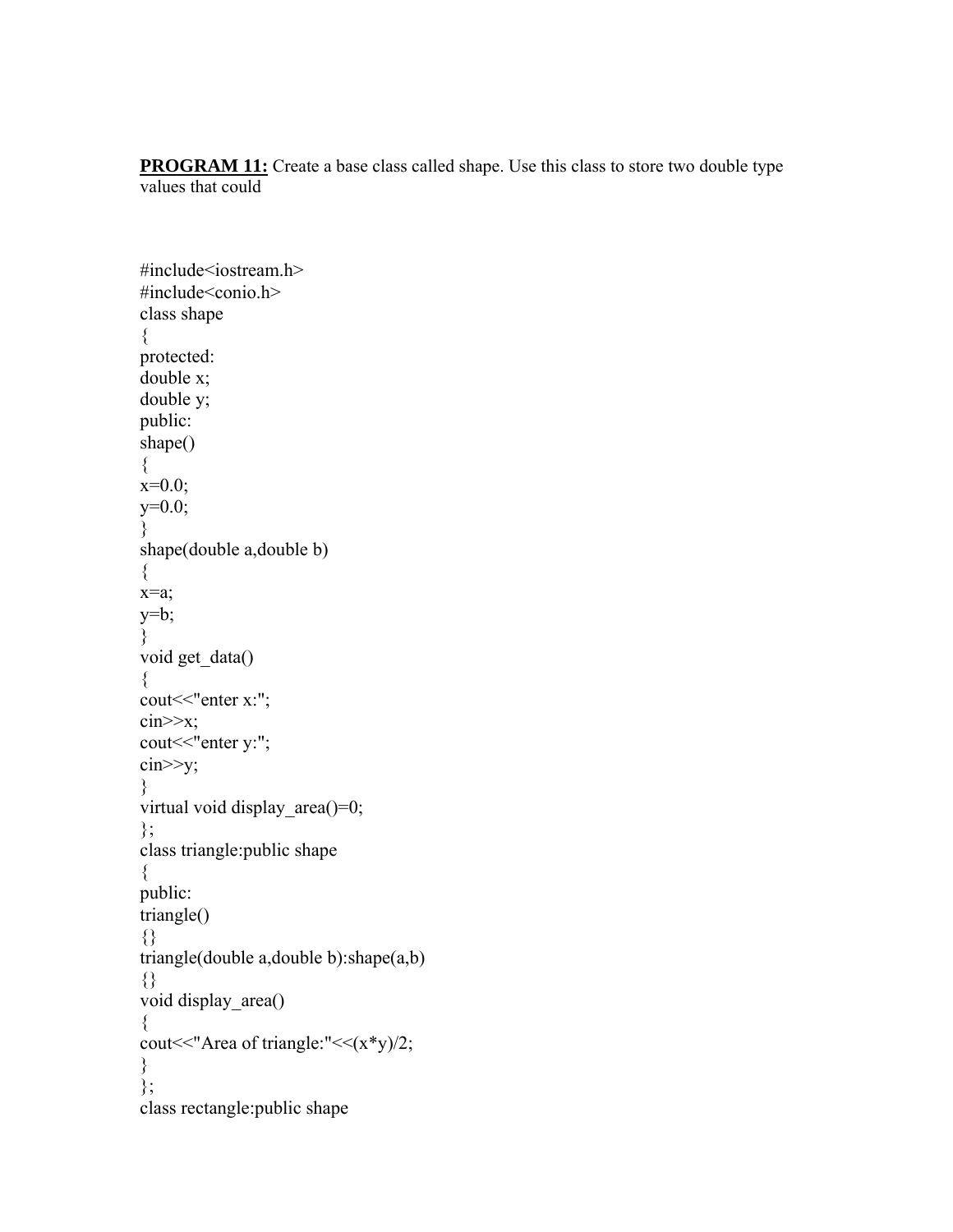```
{ 
public: 
rectangle() 
{} 
rectangle(double a,double b):shape(a,b) 
{} 
void display_area() 
\{cout << "Area of rectangle:" << x*y;
} 
}; 
int main() 
\{int c; 
clrscr(); 
while(1)\{cout << "\n1.area of triangle";
         cout<<"\n2.area of rectangle"; 
        cout << "\n 3.exit";
        cout << "\nenter your choice:";
        \text{cin} \geq \text{c};
         switch(c) 
\{ case 1:triangle t; 
                     t.get_data();
                      t.display_area(); 
                      break; 
                 case 2:rectangle r; 
                      r.get_data(); 
                      r.display_area(); 
                      break; 
                 case 3:return 0; 
                default:cout << "invalid choice";
                  } 
         } 
}
```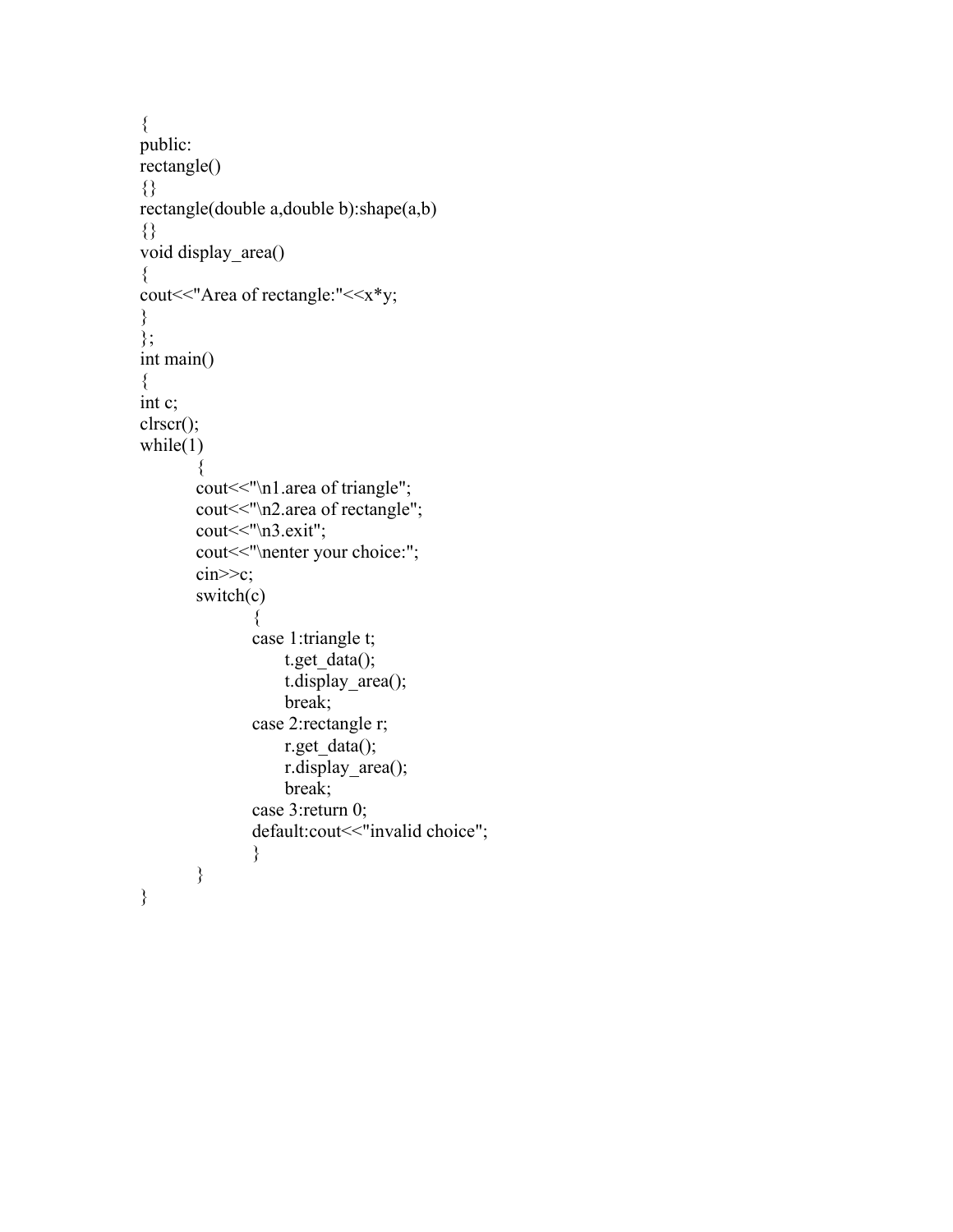# **OUTPUT:**

.

1.area of triangle 2.area of rectangle 3.exit enter your choice:2 enter x:2 enter y:5 Area of rectangle:10 1.area of triangle 2.area of rectangle 3.exit enter your choice:3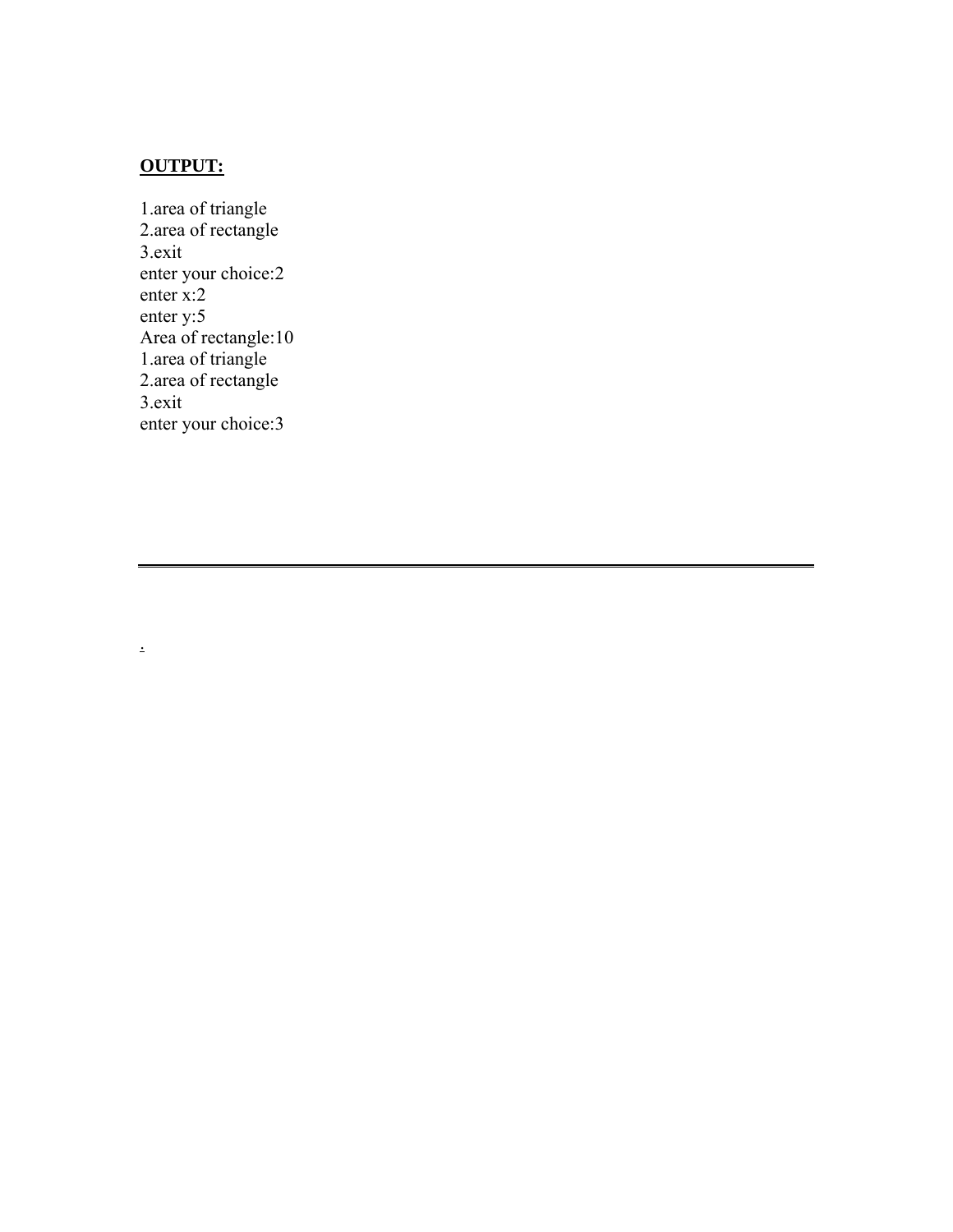**PROGRAM 12** : . Create some objects of the string class, and put them in a Deque-some at the head of the. Deque and some at the tail.

```
#include<iostream.h> 
\#include\leconio h>#include<strng.h> 
#include<deque.h> 
void actionfunc(Object&,void*); 
int testfunc(const Object& obj,void*); 
int main() 
{ 
Deque deq; 
String s1("Rajtilak"); 
String s2("Deepak"); 
String s3("Lakshay"); 
String s4("Rishi"); 
String s5("Amit"); 
clrscr(); 
deq.putLeft(s1);deq.putLeft(s2); 
deq.putLeft(s3);deq.putRight(s4); 
deq.putRight(s5); 
cout << "\n\nIterate through deque:";
deq.forEach(actionfunc,0); 
String& temp=(String&)deq.firstThat(testfunc,0); 
if(temp!=NOOBJECT) 
       \left\{ \right.cout<<"\n\nMatch with:";
        temp.printOn(cout); 
        } 
else 
       cout << "\n\nNo match.";
cout << "\n\nDisplay and remove items from deque:";
while(!deq.isEmpty()) 
\{ String& temp=(String&)deq.getLeft(); 
        cout<<endl; 
        temp.printOn(cout); 
        } 
cout << "\nContents of empty deque:";
```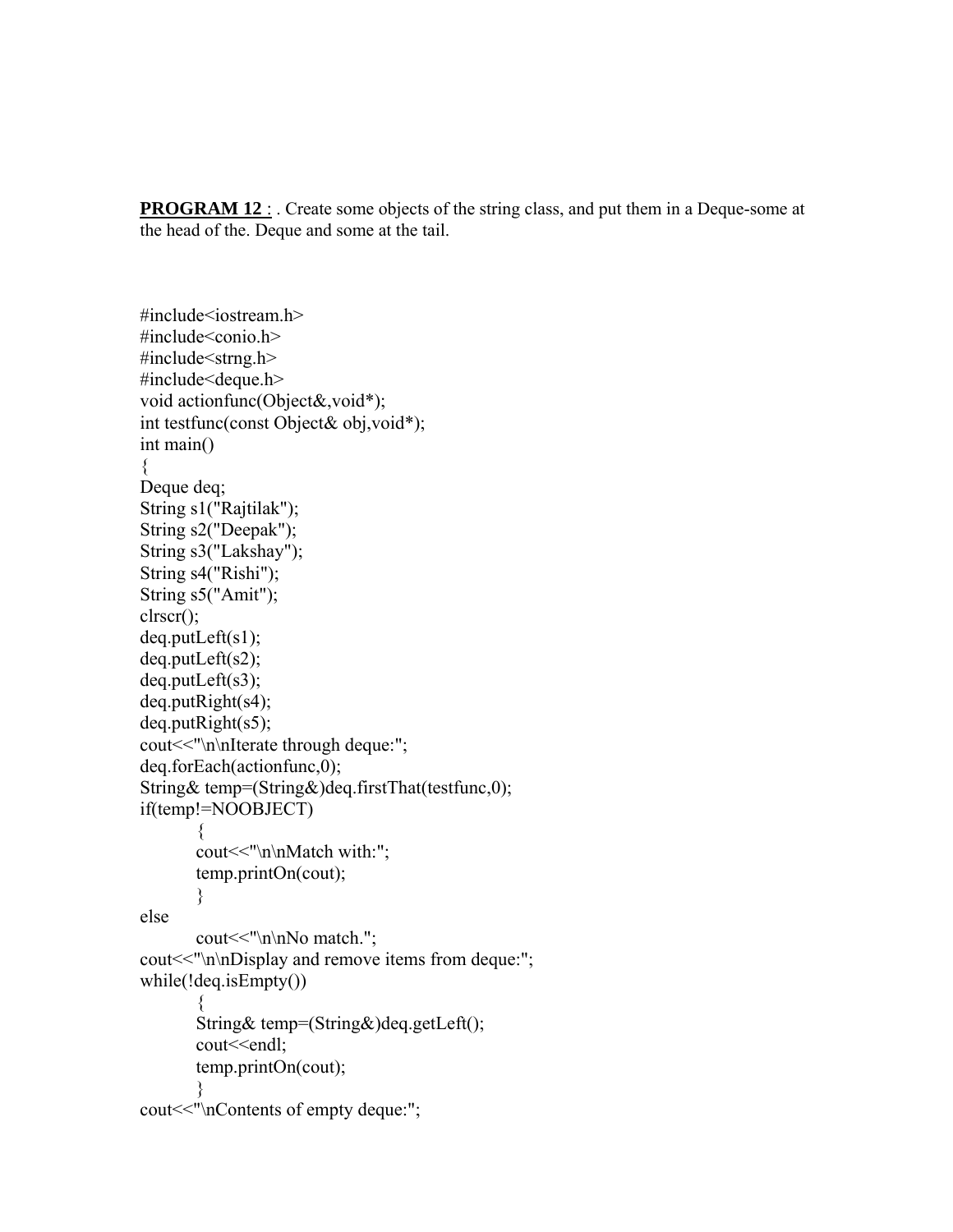```
deq.printOn(cout); 
getch(); 
return 0; 
} 
void actionfunc(Object& obj,void*) 
\{cout <<<<<<<<<<<<<
obj.printOn(cout); 
} 
int testfunc(const Object& obj,void*) 
\{String& temp=(String&)obj; 
String test("Deepak"); 
if(temp.isEqual(test)) 
       return 1;
else 
        return 0; 
}
```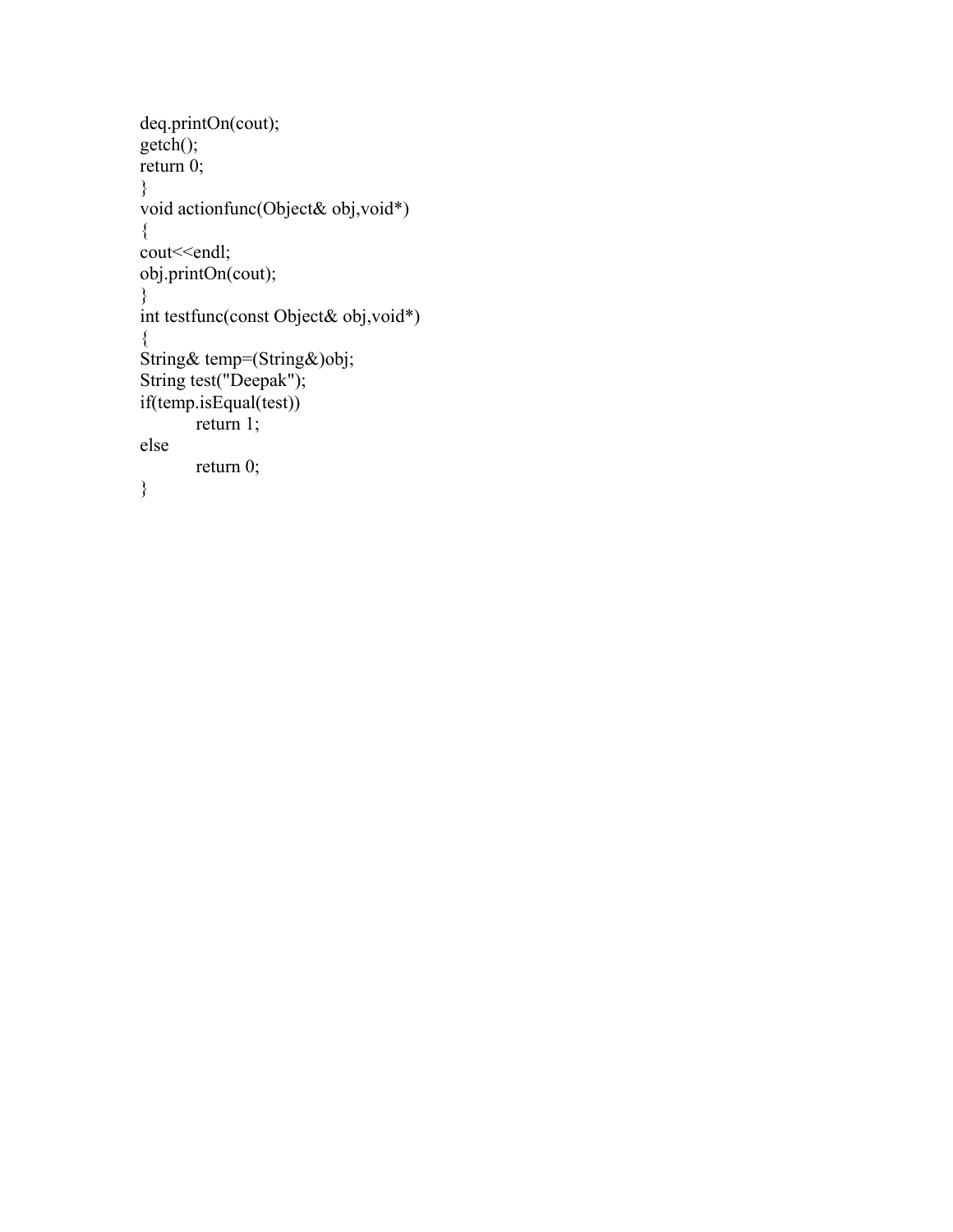**PROGRAM 13:** Make a class Employee with a name and salary

```
#include<iostream.h> 
#include<conio.h> 
#include<strng.h> 
class employee 
\{protected: 
char name[40]; 
unsigned int salary; 
}; 
class manager:public employee 
{ 
String department; 
public: 
manager(char n[],unsigned int s,String d) 
{ 
strcpy(name,n);
salary=s; 
department=d; 
} 
void tostring() 
\{cout<<"Name:"<<name<<endl<<"Deptt:"<<department<<endl<<"Salary:"<<"Rs."
  <<salary<<endl;
} 
}; 
class executive:public manager 
{ 
public: 
executive(char n[],unsigned int s, String d):manager(n,s,d)
{ 
} 
void tostring() 
{ 
String s("Executive"); 
s.printOn(cout); 
cout<<endl; 
manager::tostring(); 
} 
}; 
int main() 
{
```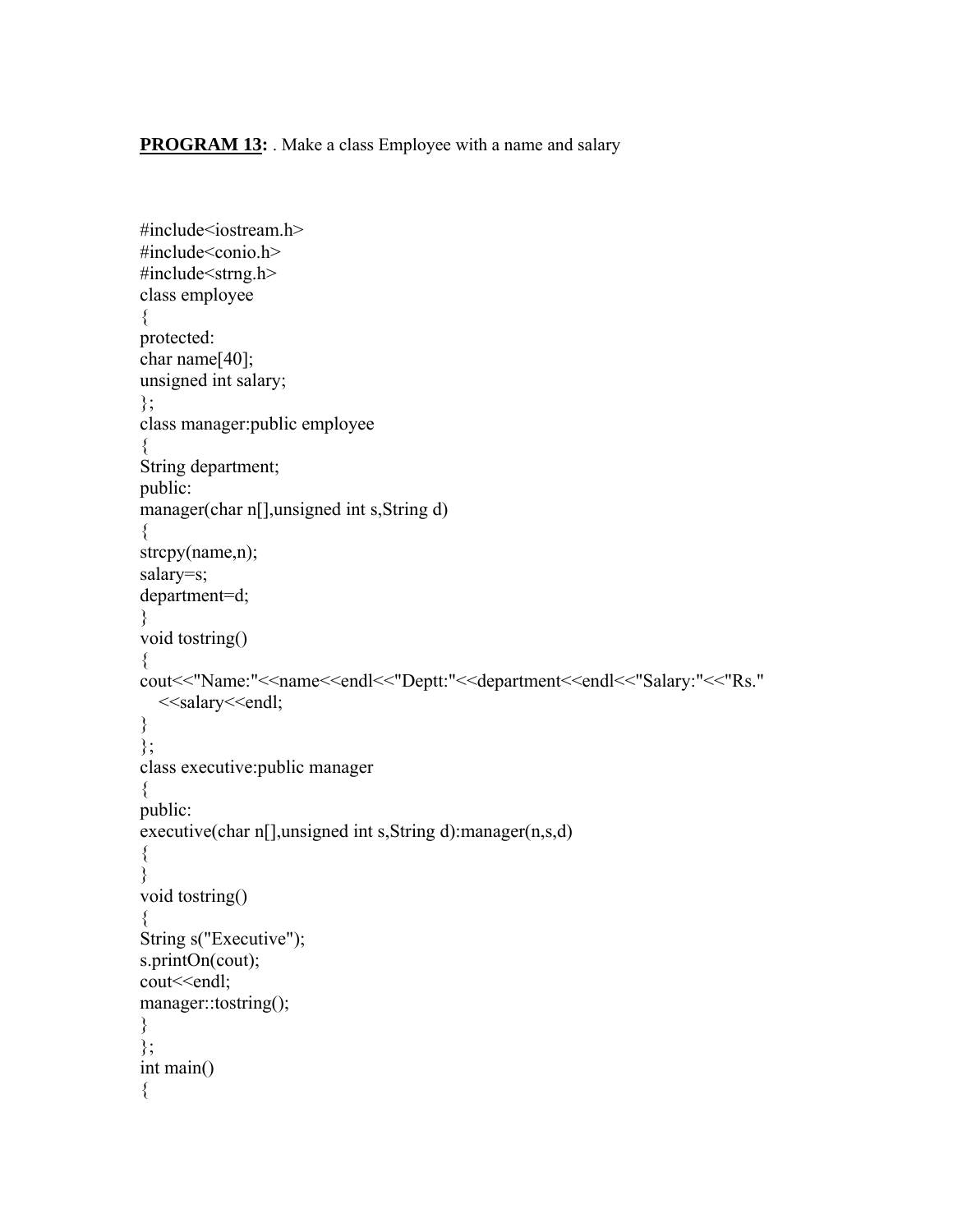```
String d1("Information Technology"); 
String d2("Mechanical"); 
manager m("Rajtilak Bhatt",15000,d1); 
executive e("Deepak Bhatt",21000,d2); 
clrscr(); 
cout<<"\n\n*****************************CALL BY MANAGER 
OBJECT*************\ 
****************\n\n"; 
m.tostring(); 
cout<<"\n\n******************CALL BY EXECUTIVE OBJECT DERIVED FROM 
MANAGER*\ 
*****************\n\n";
e.tostring(); 
cout<<"\n\n=======================================================
=========\ 
================";
getch(); 
return 0; 
}
```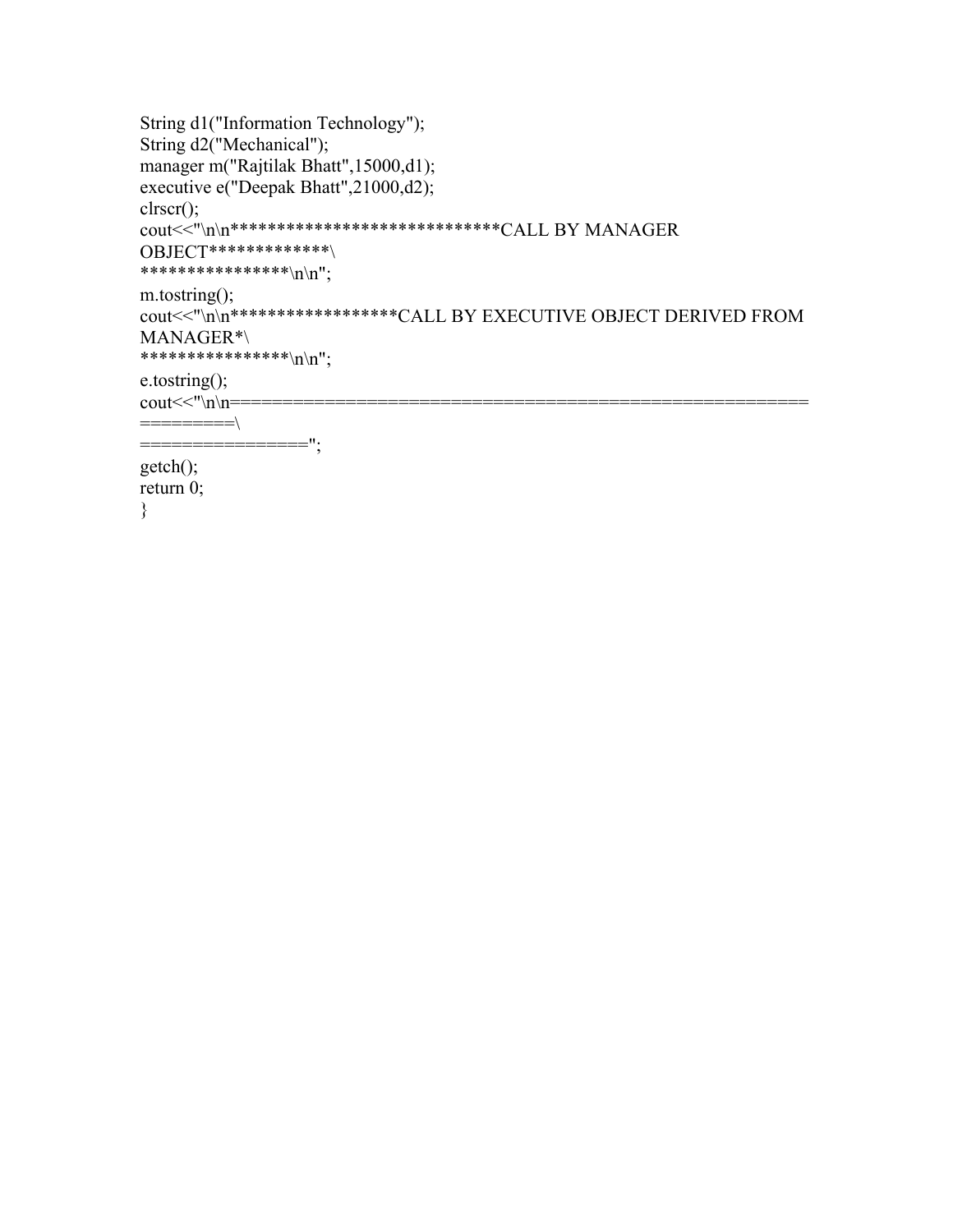# **REFERENCES**

#### **Text Books:**

- C++ How to Program by **H M Deitel** and **P J Deitel**.
- Object Oriented Programming in Turbo C++ by **Robert Lafore** , Press.
- Programming with C++ By **D Ravichandran**,

### **Reference books:**

- Object oriented Programming with C++ by **E Balagurusamy**.
- Computing Concepts with C++ Essentials by **Horstmann**.
- The Complete Reference in C++ **By Herbert Schildt**.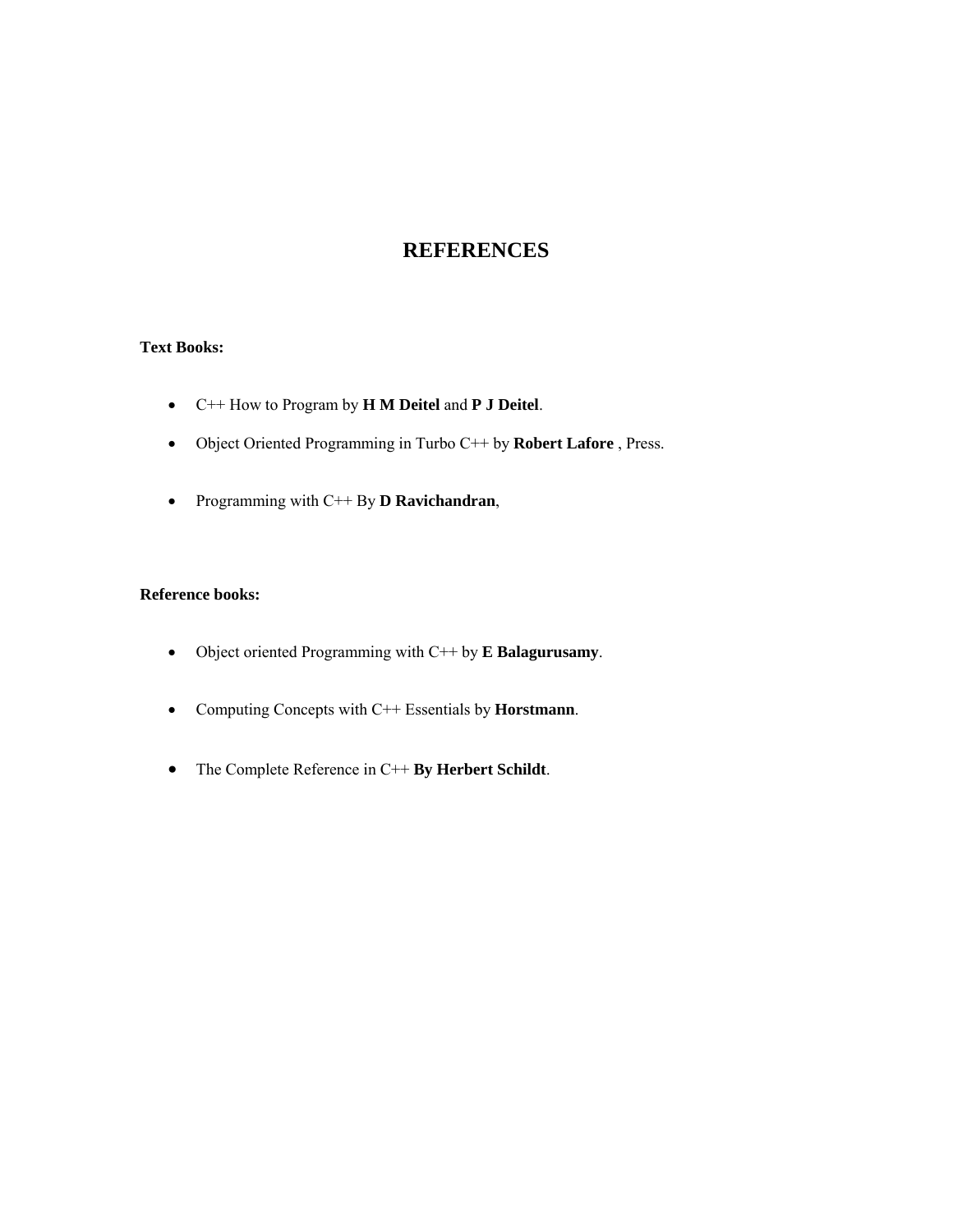# **NEW IDEAS BESIDES UNIVERSITY SYLLABUS**

Apart from Implementing the list of practicals given in the Syllabus.Students are given 8-10 extra practicals to perform . Also to improve the fundamentals in C++ the student are given a mini project which is assessed in the end of the semester. This updates them and clears their logic on the mother of all languages i.e C++.

Doubts are cleared in the tutorials and in Lab hours . Extra lab hours are provided to the students ,all these initiative enhances the skills of the students ..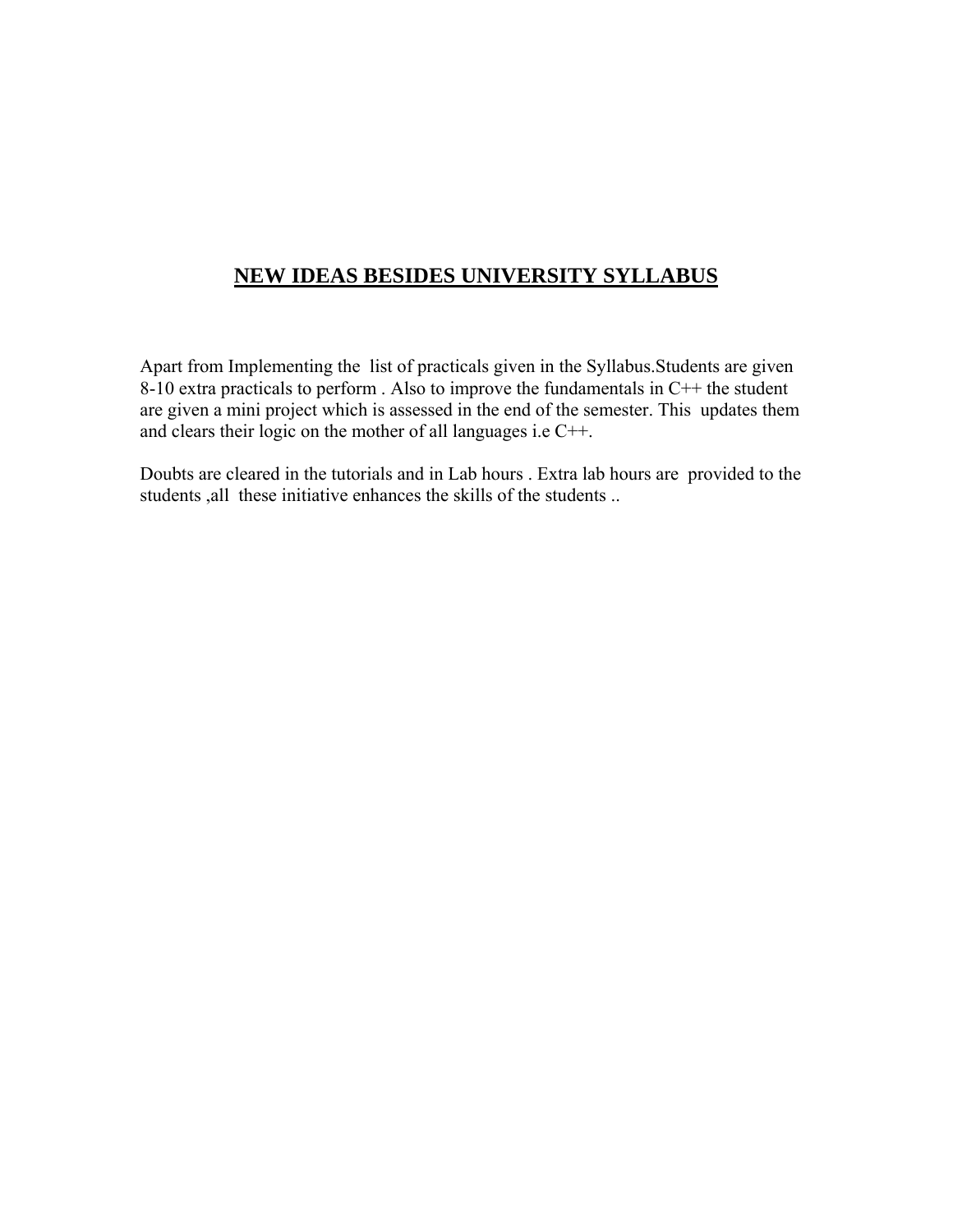# **FAQs in OOPS**

- SECTION 1: BASICS
	- o 1.1) What Is an Object?
	- o 1.2) What Is Object Encapsulation (Or Protection)?
	- o 1.3 What Is A Class?
	- o 1.4) What Is a Meta-Class?
	- o 1.5) What Is the Infinite Regress Of Objects And Classes?
	- o 1.6) What Are MOPs and Reflection?
	- o 1.7) What Is Inheritance?
	- o 1.8) What Is Multiple Inheritance?
	- o 1.9) Does Multiple Inheritance Pose Any Additional Difficulties?
	- o 1.10) What Is Dynamic Inheritance?
	- o 1.11) What Is Shared (Repeated) Inheritance?
	- o 1.12) Why Use Inheritance?
	- o 1.13) Why Don't Some People Like Inheritance?
	- o 1.14) What Is Specialization/Generalization/Overriding?
	- o 1.15) What Is the Difference between Object-Based and Object-Oriented?
	- o 1.16) Is A Class An Object?
	- o 1.17) Is an Object A Class?
	- o 1.18) What Is a Method? (And Receiver And Message)
	- o 1.19) What Are Multi-Methods and Multiple-Polymorphism?
	- o 1.20) What Is OOP?
	- o 1.21) What Is OOA/OOD (And Where Can I Get What I Need On It)?
	- o 1.22) Where Did Object-Orientation Come From?
	- o 1.23) What Are the Benefits of Object-Orientation?

SECTION 2:

- o 2.1) What Is Polymorphism?
- o 2.2) How does Polymorphism Boil Down In OO Programming Languages?
- o 2.3) What Is Dynamic Binding?
- o 2.4) Is There A Difference Between Being A Member Or Instance Of A Class?
- o 2.5) What Is The Difference Between Static And Dynamic Typing?
- o 2.6) What Is A difference Between Type And Class (Representation)?
- o 2.7) What Are Generics and Templates?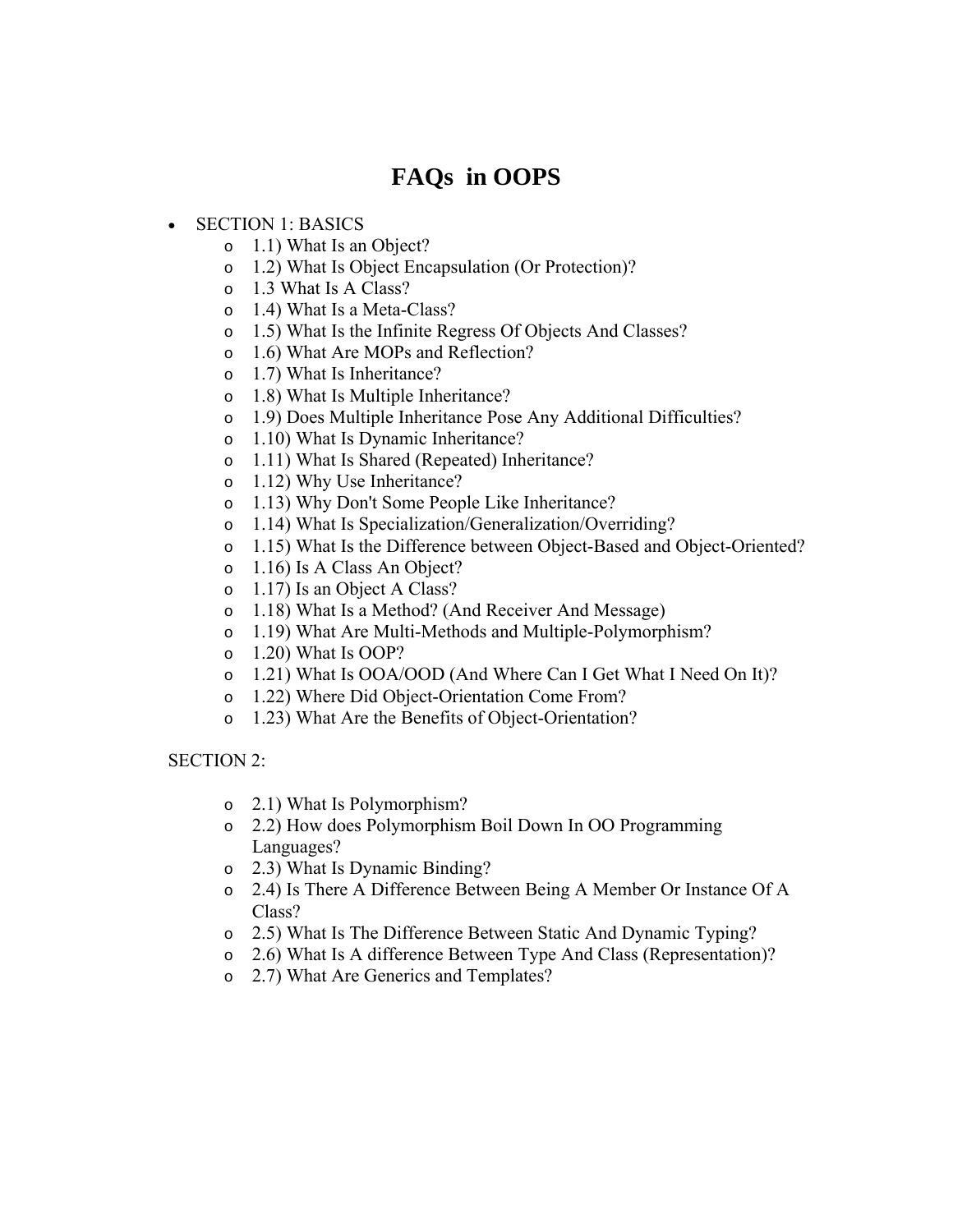#### SECTION 3:

- o 3.1) What Is the "Classical" Object-Oriented Paradigm?
- o 3.2) What Is the "Delegation/Prototyping" Object-Oriented Paradigm?
- o 3.3) Are There Any Other Object-Oriented Paradigms?
- o 3.4) What Are the Major Object-Oriented Programming Languages Today?
- o 3.5) What Are Object-Oriented Databases and Persistence?
- o 3.6) What Are Object-Oriented Operating Systems?
- o 3.7) What Are the Current Object-Oriented Methodologies?
- o 3.8) What Is the OMG/OMA/ORB/CORBA?